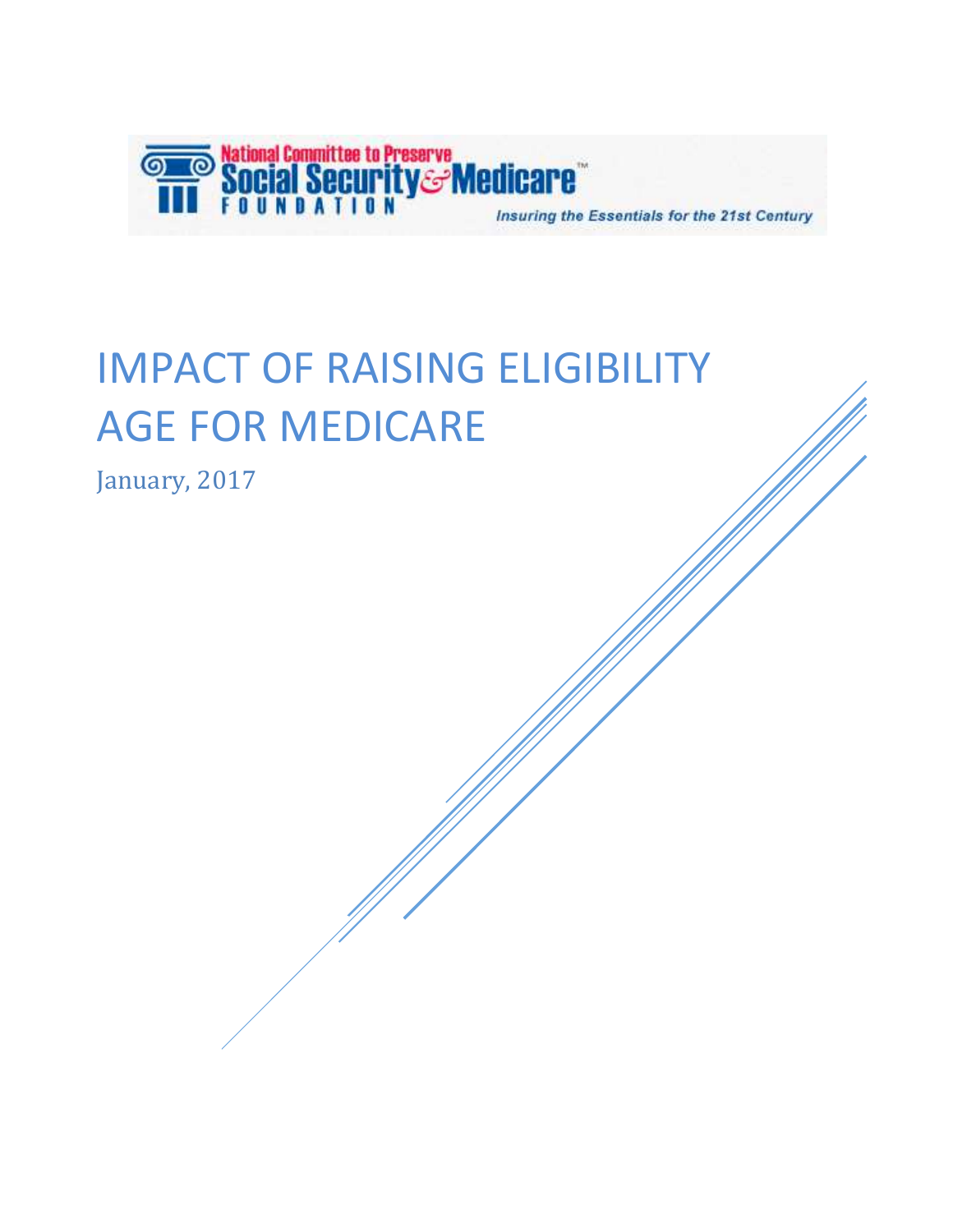#### **IMPACT OF RAISING ELIGIBILITY AGE FOR MEDICARE January, 2017**

#### **Research funding provided by the Retirement Research Foundation**

**Principal Investigator: Peter S. Arno, PhD** [info@socialsecurityspotlight.org]

#### **Research guided by the Task Force on America's Health and Retirement Security:**

**Chair, Marilyn Moon***, PhD, Institute Fellow and Director, Center on Aging, American Institutes for Research* 

**Ronald J. Angel**, *PhD, Professor of Sociology, University of Texas at Austin*

**Peter S. Arno**, *PhD, Senior Fellow and Director of Health Policy Research, Political Economy Research Institute, University of Massachusetts-Amherst; Secretary & Treasurer, National Committee to Preserve Social Security and Medicare Foundation*

**Carroll L. Estes**, *PhD, Founding Director of UCSF Institute for Health & Aging; Board Chair, National Committee to Preserve Social Security & Medicare Foundation*

**Madonna Harrington Meye**r*, PhD, Professor and Chair, Department of Sociology; Laura J. and L. Douglas Meredith Professor for Teaching Excellence, Syracuse University*

**T.J. Sutcliffe**, *MSW, Director of Income and Housing Policy, The Arc, Washington DC.* 

**Bruce Vladeck**, *PhD, Senior Advisor to Nexera, Inc.; former Administrator of the Healthcare Financing Administration (HCFA)*

**David R. Williams**, *PhD, Florence Sprague Norman and Laura Smart Norman Professor of Public Health, Harvard School of Public Health; Research Professor of African and African American Studies and of Sociology at Harvard University*

**William K. Vaughan**, *Vice Chair, National Committee to Preserve Social Security & Medicare*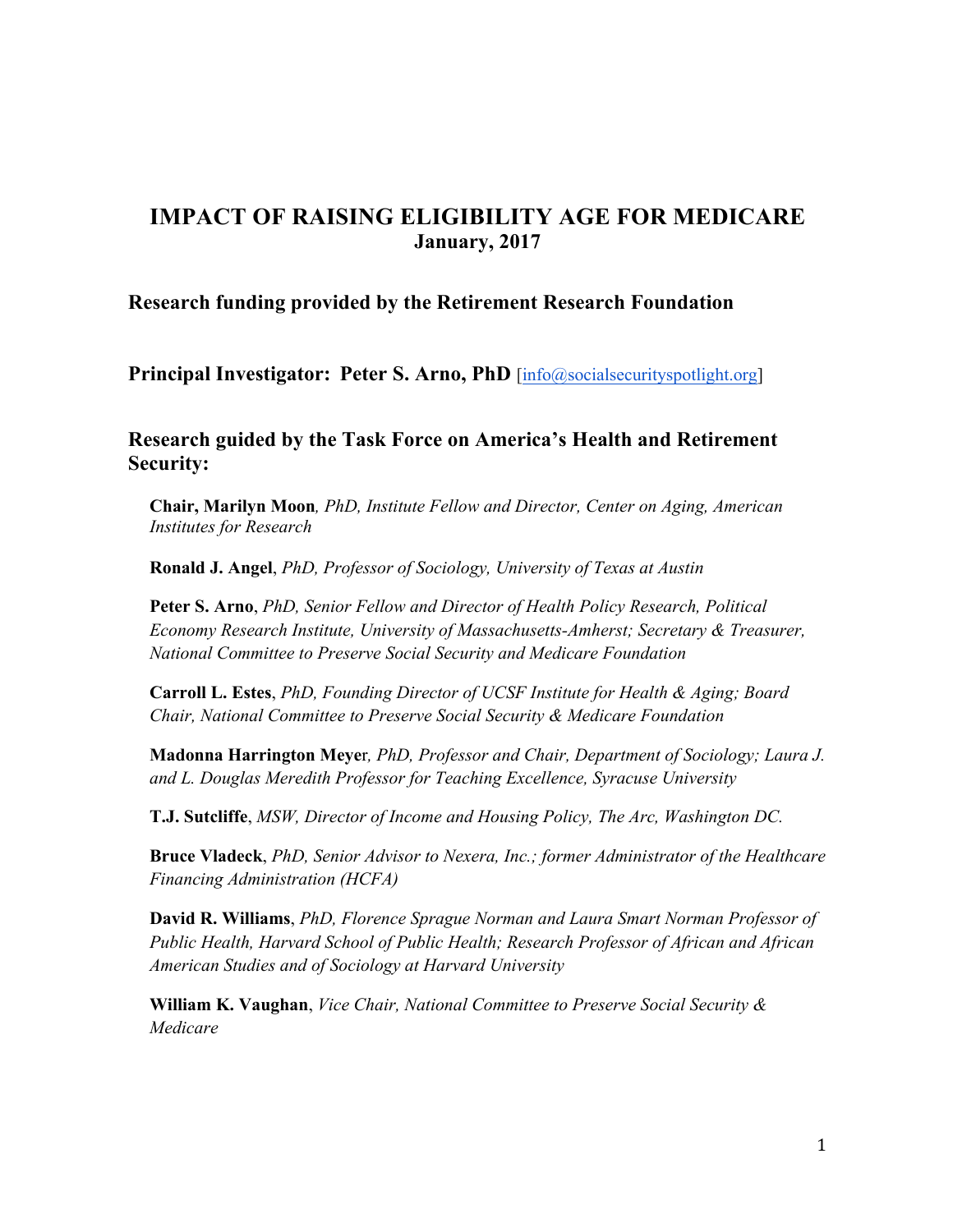### **Study Analyzes Impact of Raising Medicare's Eligibility Age with and without the Affordable Care Act: Result is Huge Increase in the Number of Uninsured**

Raising Medicare's eligibility age to 67— featured in Speaker of the House Paul Ryan's plan, "A Better Way: Health Care"—has gained renewed support in the current political environment.<sup>1</sup> Research conducted by the Actuarial Research Corporation (ARC) for the National Committee to Preserve Social Security and Medicare Foundation provides compelling evidence that suggests this would not be a "better way," either for the health of Americans aged 65 and 66 or for the financial health of the institutions that provide care for them.

The ARC research provides a one-year snapshot of the impact of raising the eligibility age taking a single year mid-way through the Trump administration, 2019, to illustrate the effect among people aged 65-66. The study assesses the impact of raising the eligibility age on health insurance coverage under two model scenarios: (a) assuming the Affordable Care Act (ACA) remains intact with conforming legislation to extend the premium subsidies and expand Medicaid eligibility to people aged 65-66 and, (b) assuming the ACA is repealed as proposed or is continued without conforming legislation. $2,3$ 

If the age of Medicare eligibility is raised from the current 65 years of age to 67, people aged 65 or 66 will face three alternatives: private or employer-based health insurance (for the most fortunate in that age group), public health insurance (mainly thru Medicaid),  $\alpha$  or becoming uninsured.

The first research model assumes that Medicare eligibility is raised from 65 to 67, the ACA remains intact, premium subsidies are available and current law is changed to extend expanded Medicaid eligibility to people aged 65 and 66 in tandem with the Medicare change. The second research model assumes that the ACA is repealed or is continued without conforming legislation. In this case there are no advanced premium tax credits and expanded eligibility for Medicaid remains the same as current law, ending at age 65. The study presents results for the total population affected (ages 65 and 66) by gender and by race/ethnicity.

The results are stark in both scenarios. Even with the ACA intact and modified to extend access to Medicaid to people aged 65-66, the number of people who would become uninsured rises significantly for both men and women and for all racial and ethnic groups. With repeal of the ACA the rate of uninsured increases even more dramatically.

In 2015, 98.9% of adults aged 65 or over had health insurance coverage, mainly through Medicare.<sup>7</sup>**According to ARC projections, if Medicare eligibility is raised to age 67 and the ACA remains in effect, by 2019 the percent uninsured among those aged 65 and 66 will increase more than nine-fold, from less than 2% to 18.7% (1.9 million people). If the ACA is repealed the uninsured rate will increase to 37%, more than one-third of those 65 and 66, affecting 3.8 million seniors.**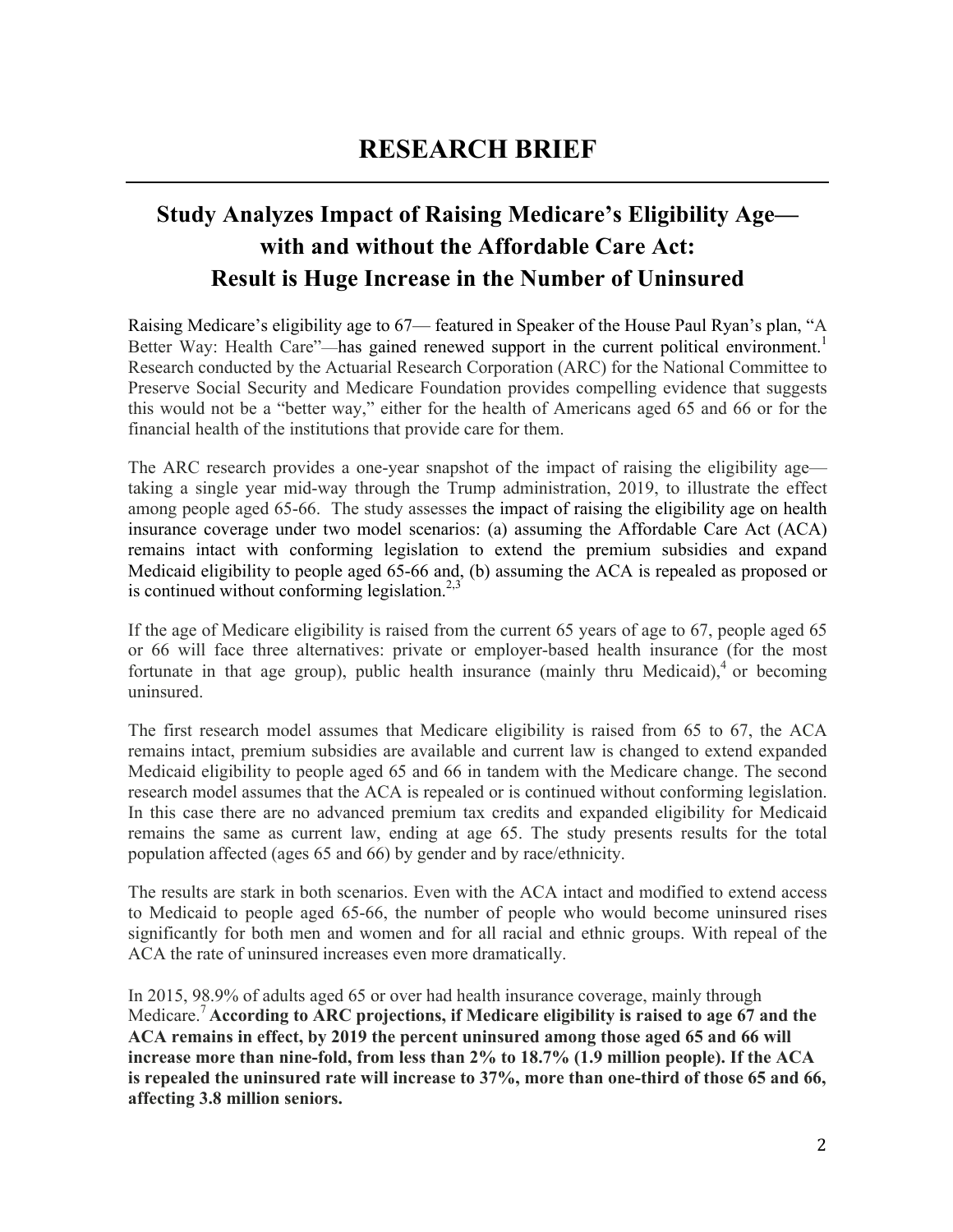|                |           | Demographic group |           |                                  |                                  |                 |           |
|----------------|-----------|-------------------|-----------|----------------------------------|----------------------------------|-----------------|-----------|
|                |           | Gender            |           | Race/ethnicity                   |                                  |                 |           |
|                | All       | Men               | Women     | White<br>Non-<br><b>Hispanic</b> | Black<br>Non-<br><b>Hispanic</b> | <b>Hispanic</b> | Other $6$ |
| With           | 18.7%     | 18.6%             | 18.7%     | 20.3%                            | $11.2\%$                         | 13.0%           | 14.9%     |
| <b>ACA</b>     | 1,933,000 | 947,000           | 986,000   | 1,640,000                        | 97,000                           | 120,000         | 76,000    |
|                |           |                   |           |                                  |                                  |                 |           |
| <b>Without</b> | 37.0%     | 34.4%             | 39.6%     | 37.3%                            | 31.0%                            | 42.1%           | $34.4\%$  |
| <b>ACA</b>     | 3,836,000 | ,745,000          | 2,090,000 | 3,004,000                        | 269,000                          | 387,000         | 175,000   |

#### **Raising Medicare Eligibility Age from 65 to 67: Number Uninsured (ages 65-66) With and Without the Affordable Care Act, 2019** <sup>5</sup>

In 2015, 98.9% of adults aged 65 or over had health insurance coverage, mainly through Medicare.<sup>7</sup>**According to ARC projections, if Medicare eligibility is raised to age 67 and the ACA remains in effect, by 2019 the percent uninsured among those aged 65 and 66 will increase more than nine-fold, from less than 2% to 18.7% (1.9 million people). If the ACA is repealed the uninsured rate will increase to 37%, more than one-third of those 65 and 66, affecting 3.8 million seniors.**

In the first model (the ACA remains intact), the uninsured rate for people aged 65-66 does not vary much by gender (18.6% and 18.7% for men and women, respectively). However, significant disparities are apparent by race/ethnicity.<sup>8</sup> Fully one-fifth of Whites in this age group would be affected, experiencing the highest uninsured rate  $(20.3\%)$ ; rates for Black, Hispanic and other  $<sup>6</sup>$  at</sup> 11.2%, 13% and 14.9%, respectively.

In the second model (ACA is repealed), the uninsured rate among those who are 65 and 66 rises dramatically for all groups, but affects women (39.6%) more than men (34.4%). 42.1% of Hispanics and 37.3% of Whites become uninsured and the rate among Blacks increases to 31.0%.

Medicaid protections for those with limited financial resources are particularly important for keeping up the rates of insurance coverage. Racial and ethnic minorities have dramatically lower income and asset levels compared to Whites<sup>9</sup> and thus they more easily meet the strict requirements to qualify for Medicaid. This is particularly true under the first scenario, in which Medicaid is more readily available through the  $ACA$ 's expansion.<sup>10</sup>

There is little question that increasing Medicare's retirement age will demonstrably increase the number and percentage of uninsured people aged 65 and 66. Those who become uninsured will have greater difficulty accessing health care, and as a result these individuals are likely to experience worsening health status. This will also impact the Medicare system because when they do qualify for Medicare at 67, their poorer health will generate increased financial demands on the program.<sup>11,12,13</sup>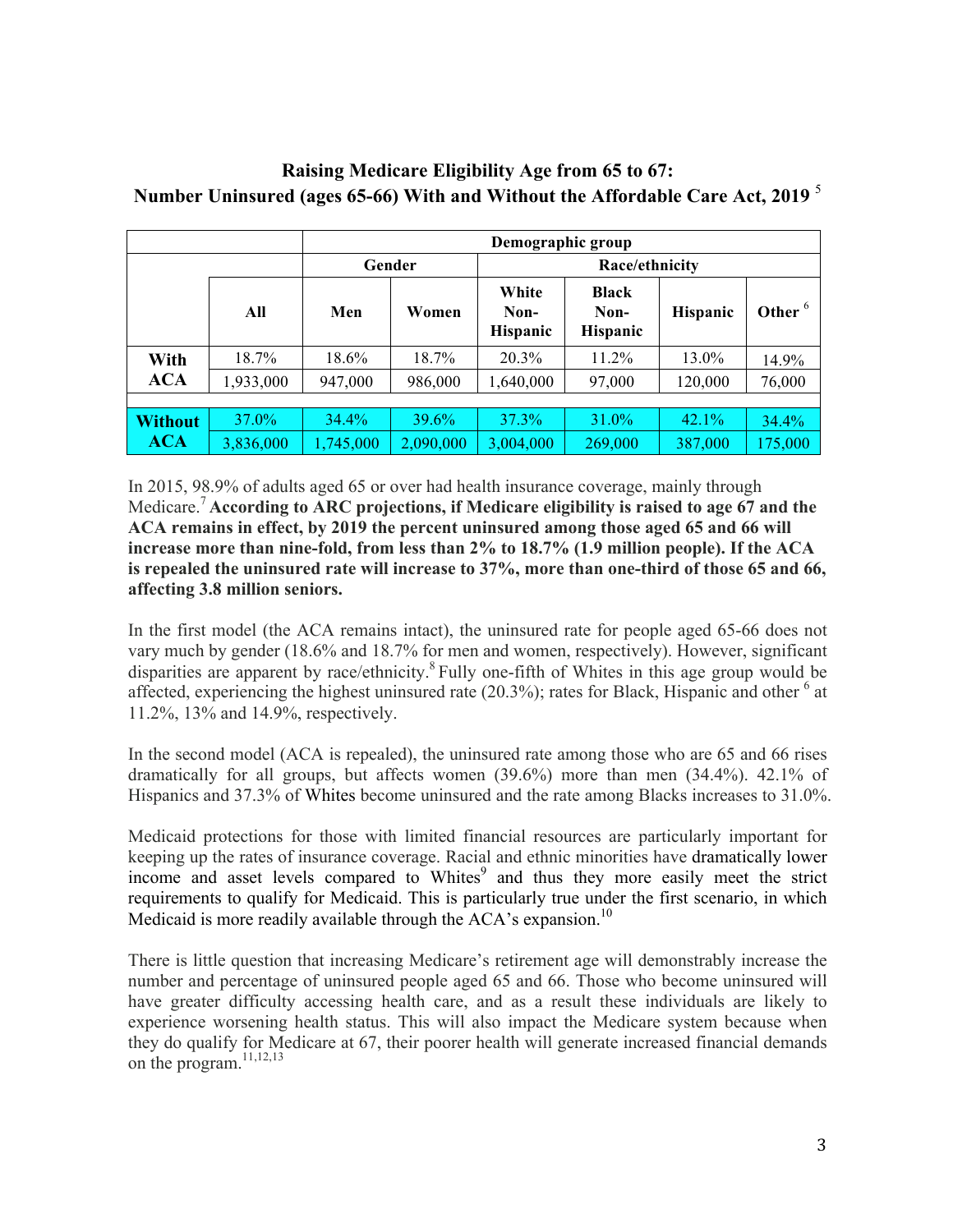Because they would be older than other uninsured people, the 65- and 66-year olds no longer eligible for Medicare at age 65 are likely to forego needed medical care. This can not only lead to poorer health outcomes and overall well-being, but may also cause individuals to rely on costlier care, like ambulance rides, ER visits, and hospital stays.<sup>14</sup> To the extent they receive this care, those individuals are likely to experience financially crippling out-of-pocket costs. Repeal of the ACA would also eliminate the special protections that currently allow access to insurance without discrimination (pre-existing conditions clauses). Consequently, people with the most severe health problems would have the most difficulty in obtaining coverage and will generate significant costs for hospitals, providers and private insurers who experience "cost-shifting" as a hidden subsidy for care of the uninsured. **In short, raising Medicare's eligibility age not only would undermine the health security of millions of Americans but also threatens the financial health of the institutions that care for them.**

## Raising Medicare Eligibility Age from 65 to 67: Percentage Uninsured (ages 65-66) With and Without the Affordable Care Act (ACA), 2019



\* Current total refers to the percent of adults aged 65 or over without health insurance in 2015 (U.S. Census Bureau, http://bit.ly/2i0P2sm)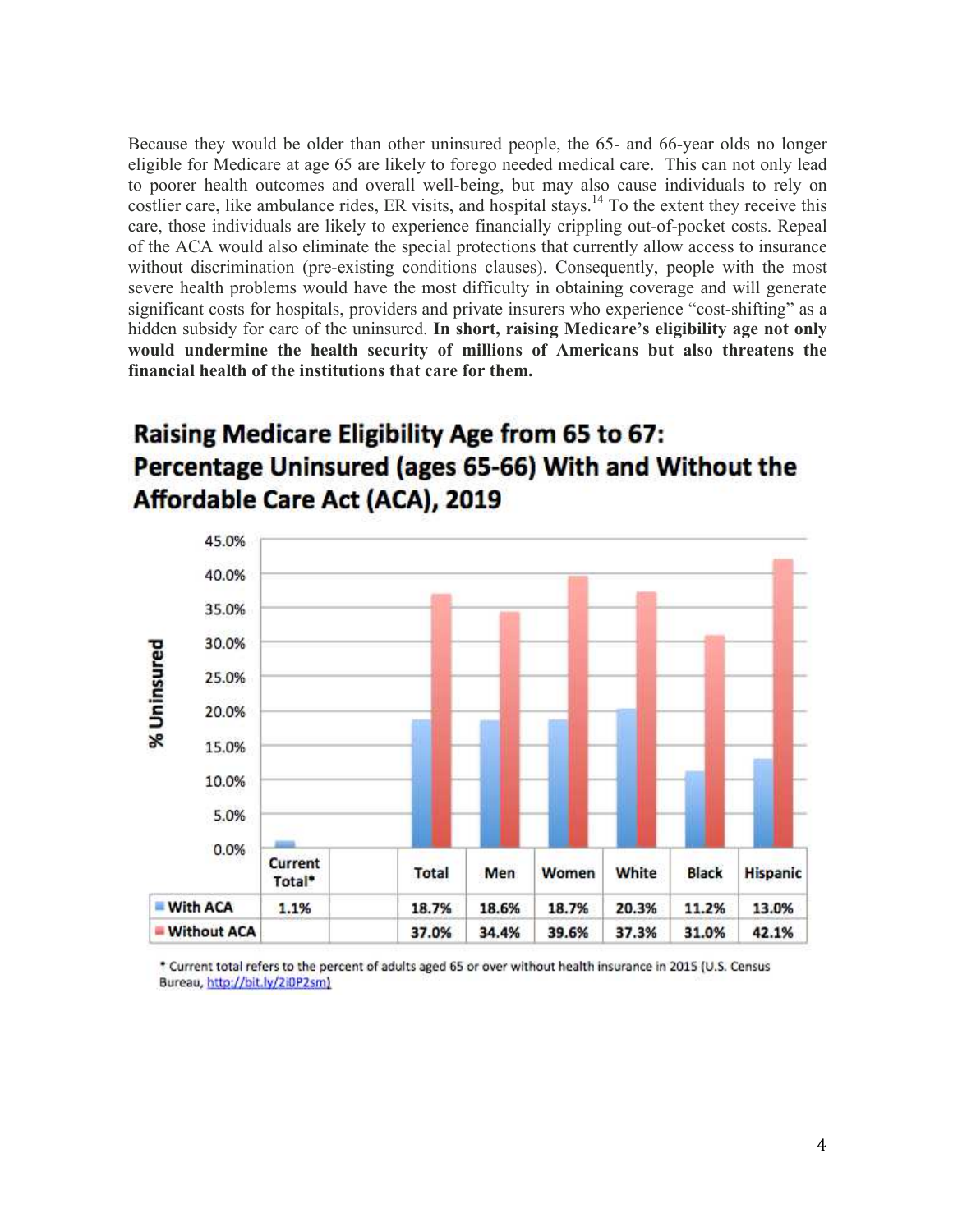#### *References*

<sup>1</sup> Speaker of the House Paul Ryan, "A Better Way: Health Care" (June 22, 2016). http://bit.ly/2hl2vtn

<sup>2</sup> House Budget Resolution for Fiscal Year 2017, March 2016. http://bit.ly/2iB9QGk;

3 Pear R. Job No. 1 for a New Congress? Undoing Obama's Health Law. *The New York Times,* December 31, 2016. http://nyti.ms/2hMqWAm

<sup>4</sup> It should be noted that individuals who qualify for Medicare as disabled under Social Security would retain their Medicare coverage and because of their relatively high and costly medical needs would reduce any projected savings to the Medicare program.

<sup>5</sup> Estimates were generated by analyzing patterns of health insurance coverage among people a few years younger than Medicare's current eligibility age (60-64) and a few years older (65-69). These figures were then adjusted to account for changes in sources of health insurance coverage and participation in the labor force as people age. Projections are based on a spreadsheet-based simulation model developed from a variety of data sources, including Medicare claims and administrative data, the Medicare Current Beneficiary Survey (MCBS), the Health and Retirement Study, Medicare Trustees Reports, census data, National Health Expenditure projections of the CMS Office of the Actuary, the Medical Expenditure Panel Survey and the Current Population Survey. Sex and race/ethnicity distributions within insurance categories were obtained from the Cost and Use files of MCBS, pooling data on beneficiaries aged 65-69 from 2006-2011. For further details, see report prepared by the Actuarial Research Corporation for the National Committee to Preserve Social Security & Medicare Foundation, January 6, 2017.

<sup>6</sup> Respondents in survey data reporting race/ethnicity other than Hispanic, non-Hispanic White, or non-Hispanic Black are included as "Other" due to small sample sizes.

<sup>7</sup> Barnett JC, Vornovitsky MS. Health Insurance Coverage in the United States: 2015. US Census Bureau, Current Population Reports, Report. 2016 Sep (P60-257). http://bit.ly/2i0P2sm

<sup>8</sup> In this report Whites refer to non-Hispanic White; Blacks refer to non-Hispanic Black.

<sup>9</sup> Urban Institute. Nine Charts about Wealth Inequality in America, February 2015. http://urbn.is/2ir3Ymn

<sup>10</sup> Blacks and Hispanics have higher Medicare disability coverage rates compared to Whites, which also contributes to lower their uninsurance rates.

 $11$  McWilliams JM, Meara E, Zaslavsky AM, Ayanian JZ. Use of health services by previously uninsured Medicare beneficiaries. New England Journal of Medicine. 2007 Jul 12;357(2):143-53. http://bit.ly/2hKx90e

 $12$  Institute of Medicine. America's Uninsured Crisis: Consequences for Health and Health Care. 2009, National Academies Press, Washington DC. http://bit.ly/2ib4y5z

<sup>13</sup> Chandra A, Gruber J, McKnight R. Patient cost-sharing and hospitalization offsets in the elderly. The American Economic Review. 2010 Mar 1;100(1):193-213. http://bit.ly/2jGSRGa

<sup>14</sup> Swartz K. Cost-sharing: Effects on spending and outcomes. Robert Wood Johnson Foundation, The Synthesis Project, December 2010. http://rwjf.ws/2jx0a1e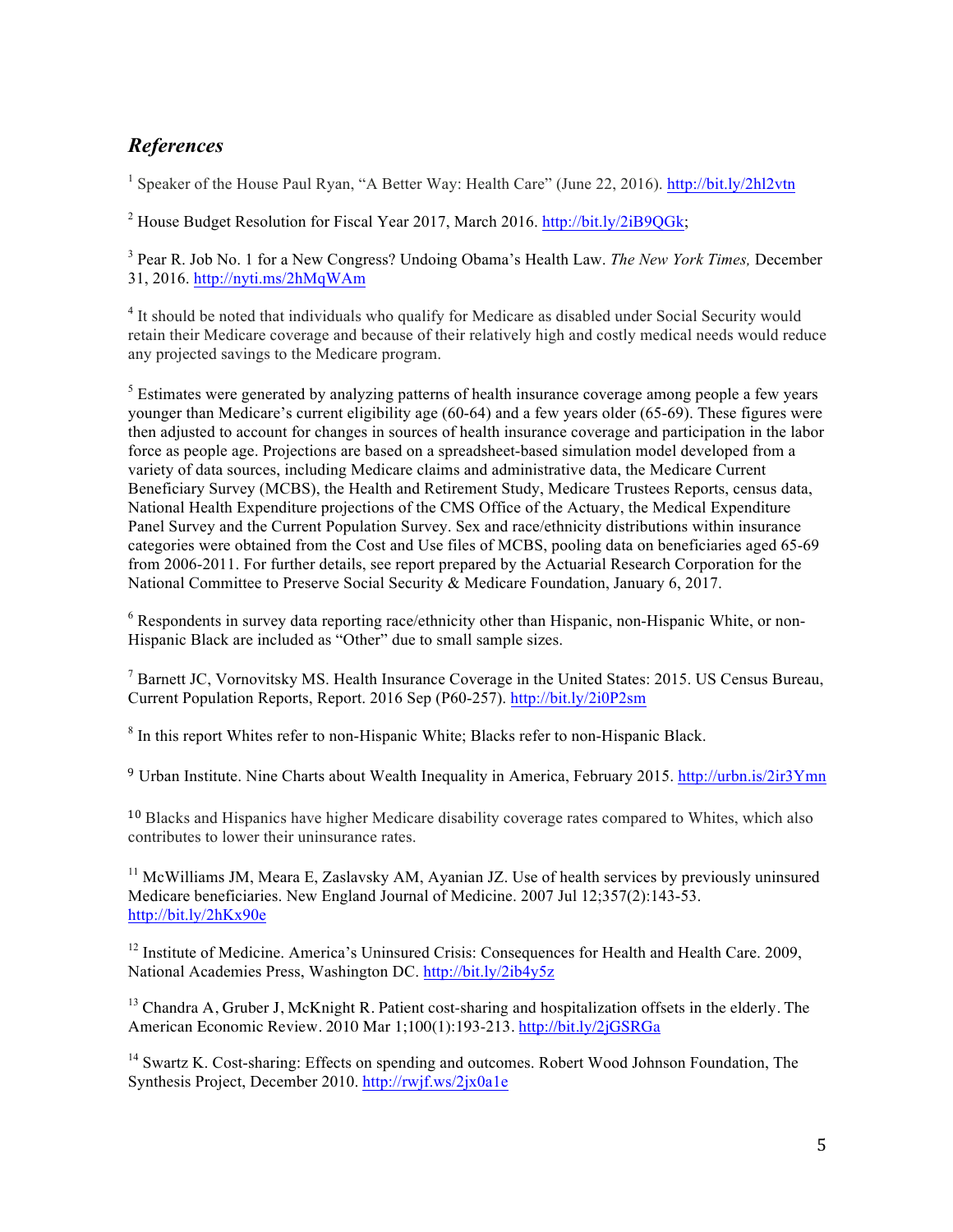6928 LITTLE RIVER TURNPIKE **SUITE F** ANNANDALE, VA 22003 703 941-7400 703 941-3951 FAX

5950 SYMPHONY WOODS ROAD SUITE 510 COLUMBIA, MARYLAND 21044 410 740-9194 410 730-7945 FAX

**To: From: Subject: Date:**  National Committee to Preserve Social Security and Medicare Foundation Actuarial Research Corporation Analyzing data related to raising Medicare's eligibility age from 65 to 67 January 6, 2017

#### **Background**

There have been any number of studies that examine socioeconomic and demographic disparities in health insurance coverage, utilization, and health status; these disparities are well-known by now. Less attention has been paid to the disparities existing within the Medicare program, among the population nearing eligibility for the program, and whether disparities change after age 65. A question of particular interest to policymakers is whether the transition to Medicare affects disparities in access to health care and outcomes. This question takes on greater significance in light of various proposals to reform Medicare. One proposal near the top of the policy agenda is to raise the age of eligibility for Medicare, which currently stands at 65. Increasing the age of eligibility to age 67, for example, will impact people aged 65-66 and may decrease the rate of insurance coverage, increase out-of-pocket costs, and affect utilization of services among this age group. Given disparities in insurance coverage and access to care among the population under age 65, there is concern that an increase in the age of eligibility for Medicare could have a disproportionate impact on vulnerable groups such as racial and ethnic minorities and women.

We first present results of some descriptive analyses examining patterns of insurance coverage by sex and race/ethnicity. We compare individuals approaching Medicare eligibility (ages 60-64) with those recently transitioning to Medicare (ages 65-69). We focus on the percent of individuals lacking health insurance and how this varies by sex and race/ethnicity. We also examine rates of uninsurance for individuals aged 60-64 and aged 65-69 before and after early implementation of reforms under the Affordable Care Act (ACA) in 2014. We use data from two sources: the Medical Expenditure Panel Survey (MEPS) and the Current Population Survey (CPS), Annual Social and Economic Supplement. These data sources are described at the end of this report.

We also present results of an analysis of the impact of raising the age of Medicare eligibility from age 65 to age 67. The results are based on a simulation using data from a variety of sources. We estimate impacts on rates of uninsurance separately for men and women and major racial/ethnic groups.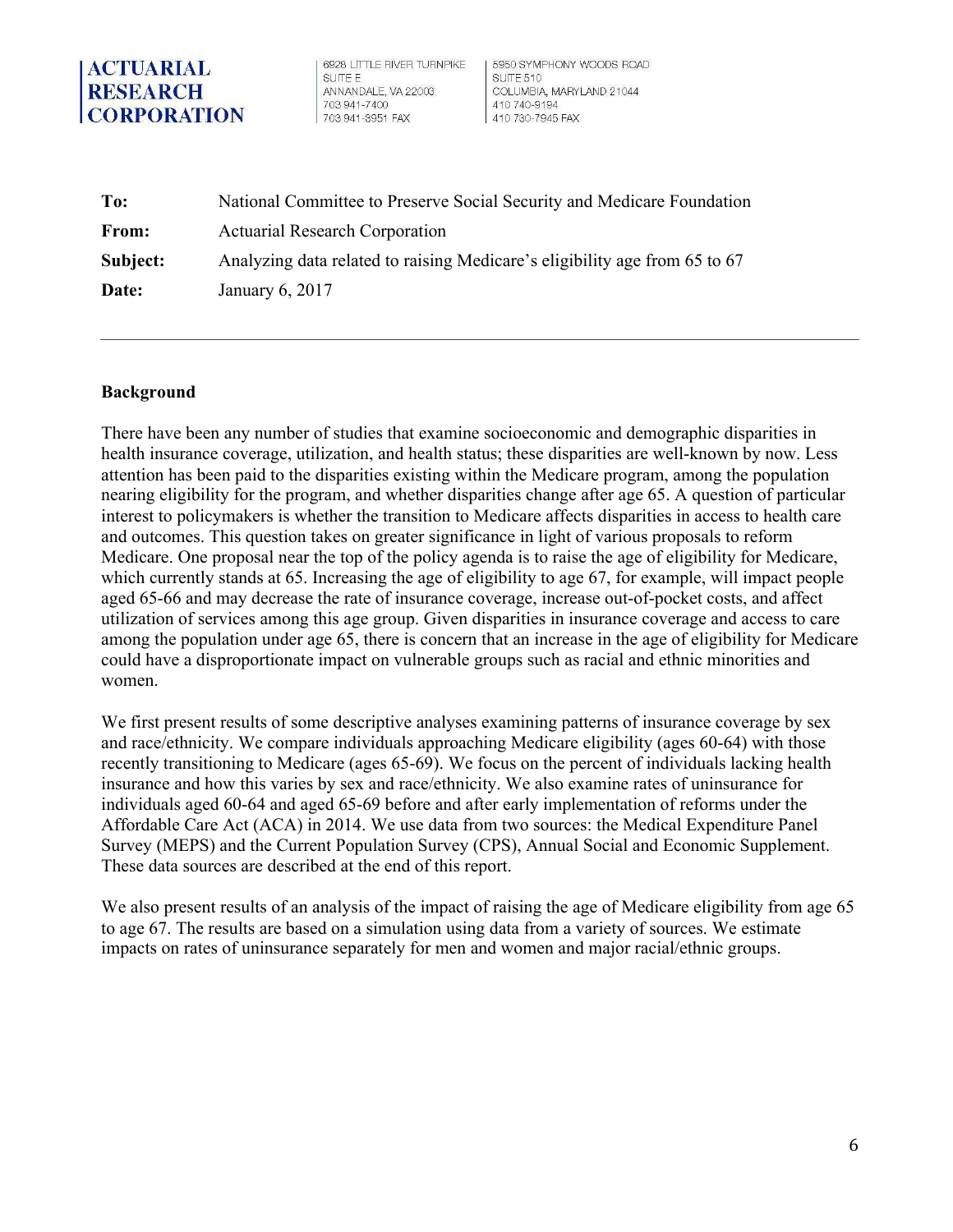6928 LITTLE RIVER TURNPIKE **SUITE F** ANNANDALE, VA 22003 703 941-7400 703 941-3951 FAX

5950 SYMPHONY WOODS ROAD SUITE 510 COLUMBIA, MARYLAND 21044 410 740-9194 410 730-7945 FAX

#### **Descriptive Results**

#### Comparing 60-64 and 65-69 year olds

Using 2012 MEPS Household Component data, we analyzed selected measures for 60-64 year olds and for 65-69 year olds. The tables compare men and women as well as Hispanics, non-Hispanic whites, and non-Hispanic blacks with respect to insurance status. Race and ethnicity are self-reported. Respondents reporting race/ethnicity other than Hispanic, non-Hispanic white, or non-Hispanic black are not reported separately in the tables.

Table 1 shows that uninsurance rates were similar across gender with a significant reduction in uninsurance at age 65 for both men and women due to eligibility for Medicare. Table 2 compares similar outcomes by age and race. Hispanics were much more likely to be uninsured than non-Hispanic groups in the younger age bracket (age 60-64). Uninsurance rates dropped significantly in the older age bracket (65-69 year olds) across all race categories because of the general availability of Medicare entitlement at age 65. Even though the disparities were reduced in the older age bracket, Hispanics still had a higher uninsurance rate  $(2.3\%)$  compared to non-Hispanic whites  $(0.2\%)$  and non-Hispanic blacks  $(0.3\%)$ . We do not provide further breakdowns by insurance status because of small sample sizes.

#### Lack of Insurance Pre- and Post-ACA

 

The ACA increased the availability of health insurance through the expansion of Medicaid, the provision of insurance subsidies, and the creation of health insurance exchanges. Because many disparities in health status and outcomes are associated with a lack of insurance among people under age 65, the ACA has the potential to lessen these disparities. In order to explore how coverage expansion under the ACA may affect disparities, we examined pre- and post-ACA rates of uninsurance using the CPS March 2013 and March 2015 Supplements, which include data collected in 2012 and 2014 respectively. Tables 3a-3d show the number of people in the 60-64 and 65-69 age groups by sex, race, and insurance status.

Across age, sex and race categories we saw a decline in uninsurance with early, post-ACA data compared to pre-ACA data. Among all individuals aged 60-64 the percent uninsured declined from 13.5% to 10.2%. The decline was similar for women and men (3.4% and 3.1% respectively). Among racial/ethnic subgroups, the largest (absolute) drop in uninsurance rates was seen for Hispanics age 60-64, (from 26.6% to 20.0%); however, Hispanics continued to face lower rates of coverage compared to non-Hispanic whites and non-Hispanic blacks.<sup>1</sup> Uninsurance rates were significantly reduced once individuals reach age 65, however, disparities across race still existed, with a 6.4% uninsurance rate for Hispanics

 $<sup>1</sup>$  This is consistent with findings from McMorrow, S., Long, S. Kenney, G. and Anderson, N. (2015).</sup> Uninsurance Disparities have narrowed for black and Hispanic adults under the Affordable Care Act. *Health Affairs* No. 10. The authors used early release data from 2014 NHIS and found uninsurance rates have narrowed for black and Hispanic adults, but Hispanics still experience larger gaps in health insurance coverage.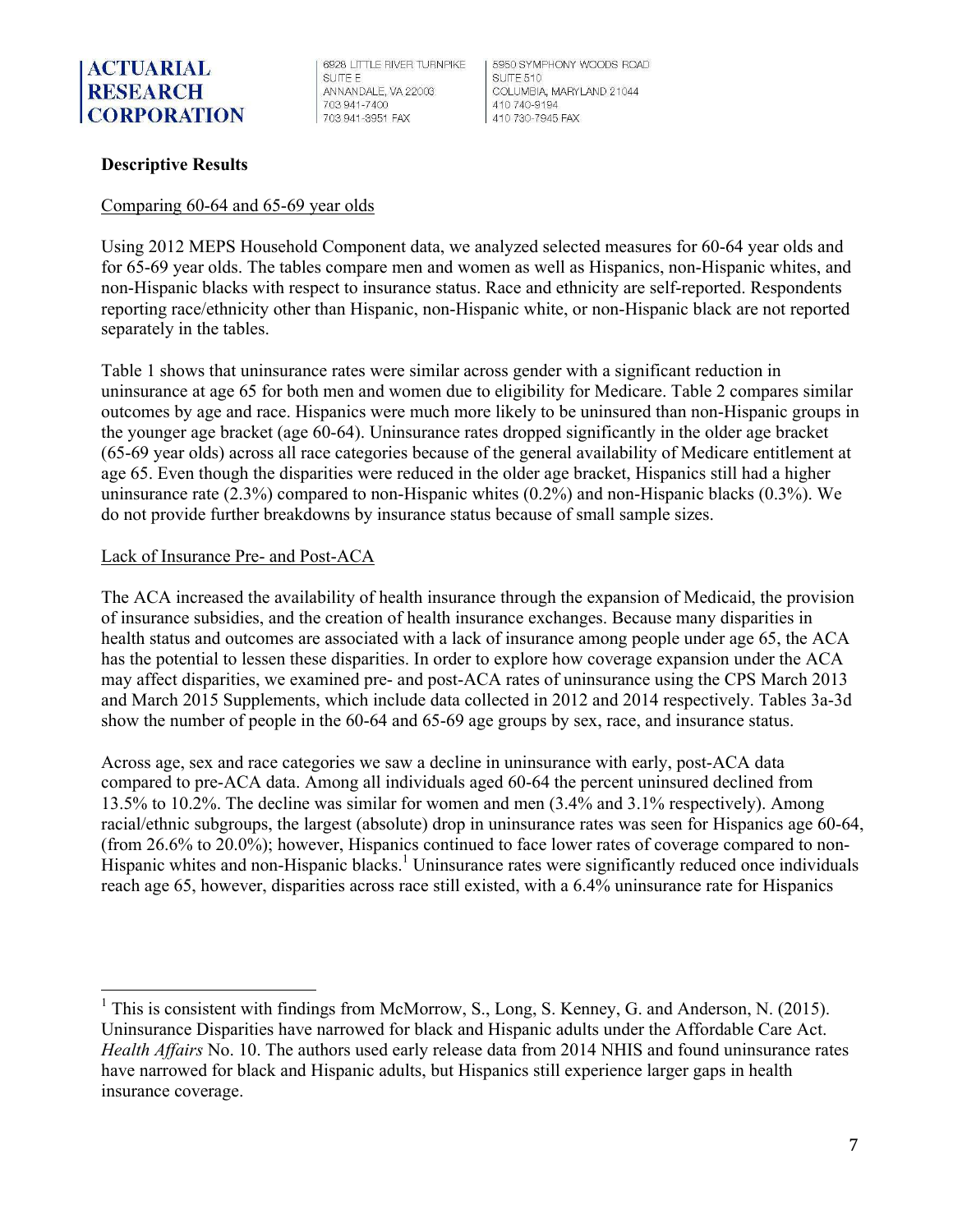6928 LITTLE RIVER TURNPIKE **SUITE F** ANNANDALE, VA 22003 703 941-7400 703 941-3951 FAX

5950 SYMPHONY WOODS BOAD SUITE 510 COLUMBIA, MARYLAND 21044 410 740-9194 410 730-7945 FAX

compared to  $1.1\%$  for non-Hispanic whites and  $2.5\%$  for non-Hispanic blacks.<sup>2</sup> The rate of uninsurance among 60-64 year old non-Hispanic blacks declined by 4.2% between 2012 and 2014 (from 14.9% to 10.7%).

We also compared rates of uninsurance in states where the Medicaid program was expanded under the ACA and states without a Medicaid expansion. Among individuals aged 60-64 rates of uninsurance decreased to a slightly greater extent in the expansion states (4.0% compared to 2.5%) but the difference was not statistically significant.

McMorrow et al. (2015) note two limitations in ACA's ability to narrow disparities. The first is a coverage gap in states that do not expand Medicaid. Without federal subsidies or access to Medicaid, many poor adults<sup>3</sup> will remain without health insurance coverage options. The second limitation is that undocumented immigrants are not eligible for Medicaid or federal subsidies. This largely affects the potential to cover Hispanics, of whom 16% are estimated to be undocumented (McMorrow et al., 2015). It will be important to continue studying the disparities for women and minorities as additional years of data are released and as the implementation of ACA continues. Expanding Medicaid eligibility, Marketplace subsidies for coverage, as well as outreach programs and enrollment simplification efforts are all aimed at increasing coverage rates and have the potential to help narrow disparities for women and minorities.

#### **Impact of raising the eligibility age for Medicare**

#### **Overview**

Recently there has been increased interest among policymakers in raising the age of eligibility for Medicare entitlement. Doing so would reflect increases in longevity and would make Medicare eligibility consistent with that for full Social Security retirement benefits. Such a change would reduce federal spending on Medicare, transferring costs to other payers such as Medicaid, employers, Health Insurance Exchanges, and individuals.<sup>4</sup> It is likely that many 65- and 66-year-old people eligible for Medicare under current law would remain uninsured for this 2-year period, which has significant implications for out-of-pocket health care costs and access to care.

It is unclear a priori whether non-Hispanic white males would be affected more by raising the age of Medicare entitlement than would be women or members of other racial and ethnic groups. On one hand, as noted previously, black and Hispanic individuals are considerably more likely to be uninsured at ages

<sup>&</sup>lt;sup>2</sup> We observed a difference in the rate of uninsurance for Hispanics, age 65-69 in the CPS compared to MEPS. The higher rate of uninsurance for Hispanics in CPS is likely due to differences in survey respondents (i.e. CPS could have a larger number of undocumented respondents compared to MEPS). <sup>3</sup> McMorrow et al. (2015) suggest that this disproportionally affects the black population and estimate that 1.4 million more blacks will remain uninsured because of states not choosing to expand Medicaid. <sup>4</sup> Neuman T., Cubanski J., Waldo D. et al. Raising the Age of Medicare Eligibility: A Fresh Look Following Implementation of Health Reform. The Henry J. Kaiser Family Foundation. Wash. D.C. March 2011.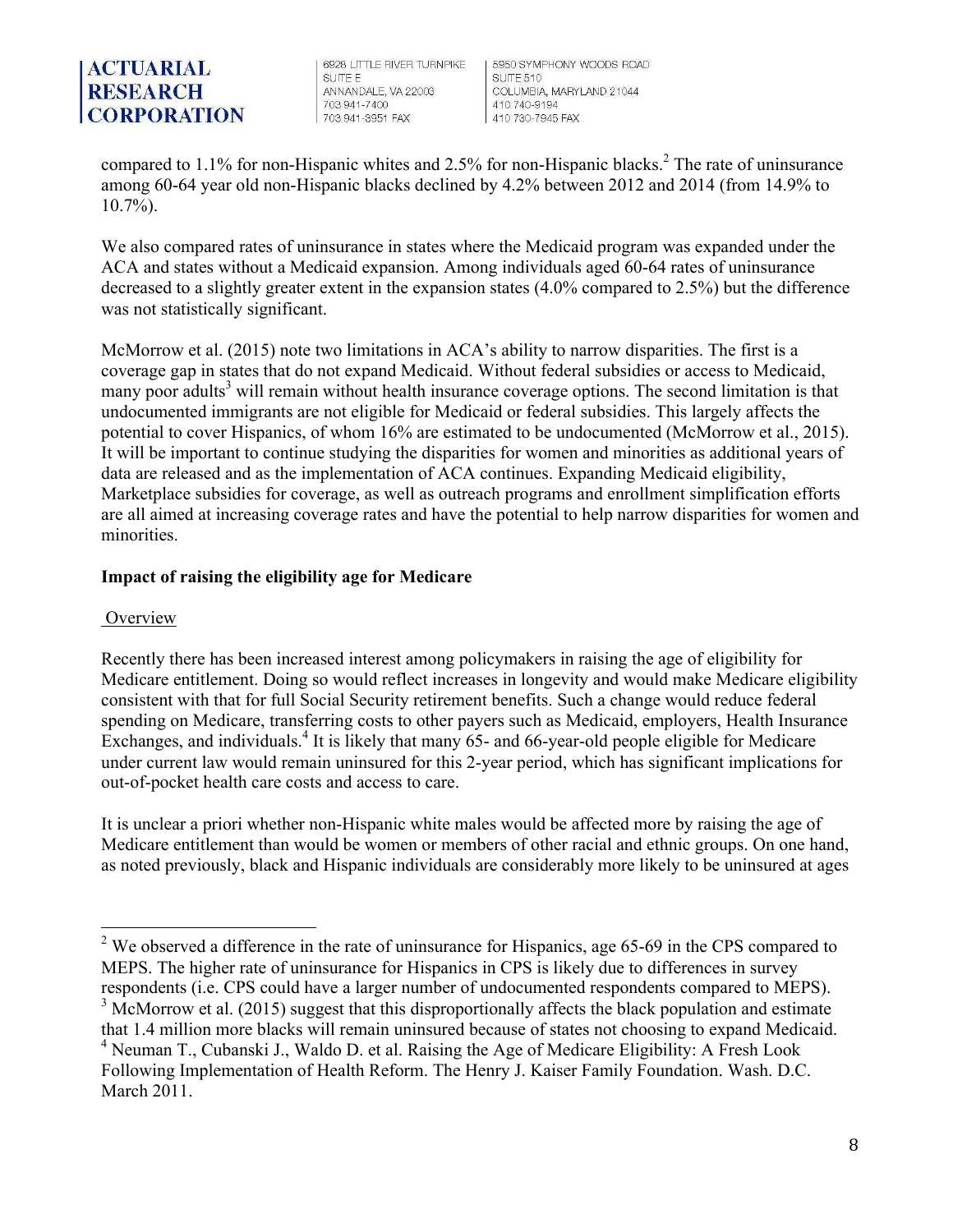6928 LITTLE RIVER TURNPIKE **SUITE F** ANNANDALE, VA 22003 703 941-7400 703 941-3951 FAX

5950 SYMPHONY WOODS ROAD SUITE 510 COLUMBIA, MARYLAND 21044 410 740-9194 410 730-7945 FAX

60-64. Women are also somewhat more likely than men to be uninsured. Postponing the age of Medicare eligibility might therefore have adverse consequences for women

and minorities by preserving pre-Medicare insurance arrangements past age 65. On the other hand, access to other programs and low-income subsidies in insurance Exchanges could soften the effect of delayed eligibility on average for these individuals, compared to higher-income white males. The nature of alternate insurance is crucial in determining the relative effects of the delay: if conforming legislation is not enacted to extend Exchange subsidies to people over the age of 65 the loss of Medicare eligibility would have a profound effect on lower-income groups.

For this report we simulated the impact of raising the age of Medicare eligibility from 65 years of age to 67 and examined the effects on men and women and on four racial/ethnic groups: non-Hispanic whites, non-Hispanic blacks, Hispanics, and members of all other racial/ethnic groups. We estimated impacts on rates of uninsurance in 2019, under the assumption that an increase in the age of Medicare eligibility would be phased in over several years.

We produced two sets of estimates reflecting two possible scenarios regarding health insurance subsidies and Medicaid expansion provided under the ACA. Currently, insurance subsidies are available to individuals under age 65 with incomes below 400% of the poverty level who obtain insurance through the health Exchanges. These subsidies are crucial to the take-up rate for insurance and resulting health care expenditures. Under current law, these subsidies would not be available to individuals age 65-66 if the age of Medicare eligibility were raised to 67. Similarly, the expansion of Medicaid eligibility under the ACA, which was adopted by 30 states and the District of Columbia, is limited under current law to individuals under age 65. We provide one set of results obtained under the assumption that these ACA conditions would continue to hold if the age of Medicare eligibility were raised. These results would also likely apply if the ACA were repealed. It is possible, however, that an increase in the age of Medicare eligibility could be accompanied by conforming legislation that would extend the Exchange subsidies and expanded Medicaid eligibility to people age 65-66. This would significantly affect consumers' decisions regarding enrollment through Exchanges. We provide a second set of results under the assumption of conforming legislation.

#### **Findings – assuming conforming legislation**

Under current law, most people age 65 and over have Medicare coverage. If the age of eligibility were raised, nearly 19 percent of people age 65-66 would likely be uninsured (Table 4). Equal proportions of men and women would lack insurance, with more men covered under Medicare (through disability) and active employment, and more women receiving coverage through Medicaid, health Exchanges, and retiree insurance. There would be significant changes by race/ethnicity. Non-Hispanic whites would be covered disproportionately by retiree plans and plans acquired through the health Exchanges. The rate of uninsurance would be highest for non-Hispanic whites assuming that many will choose to forgo purchasing plans through the health Exchanges. Non-Hispanic blacks show a high rate of coverage under Medicare disability and a relatively low rate of uninsurance. Hispanics show a high rate of coverage under Medicaid and a relatively high rate of participation in Medicare through disability. The Exchanges established under the ACA would also be an important source of coverage for individuals affected by an increase in the age of Medicare eligibility (Table 4). Overall, an estimated 21.7% of 65-66 year olds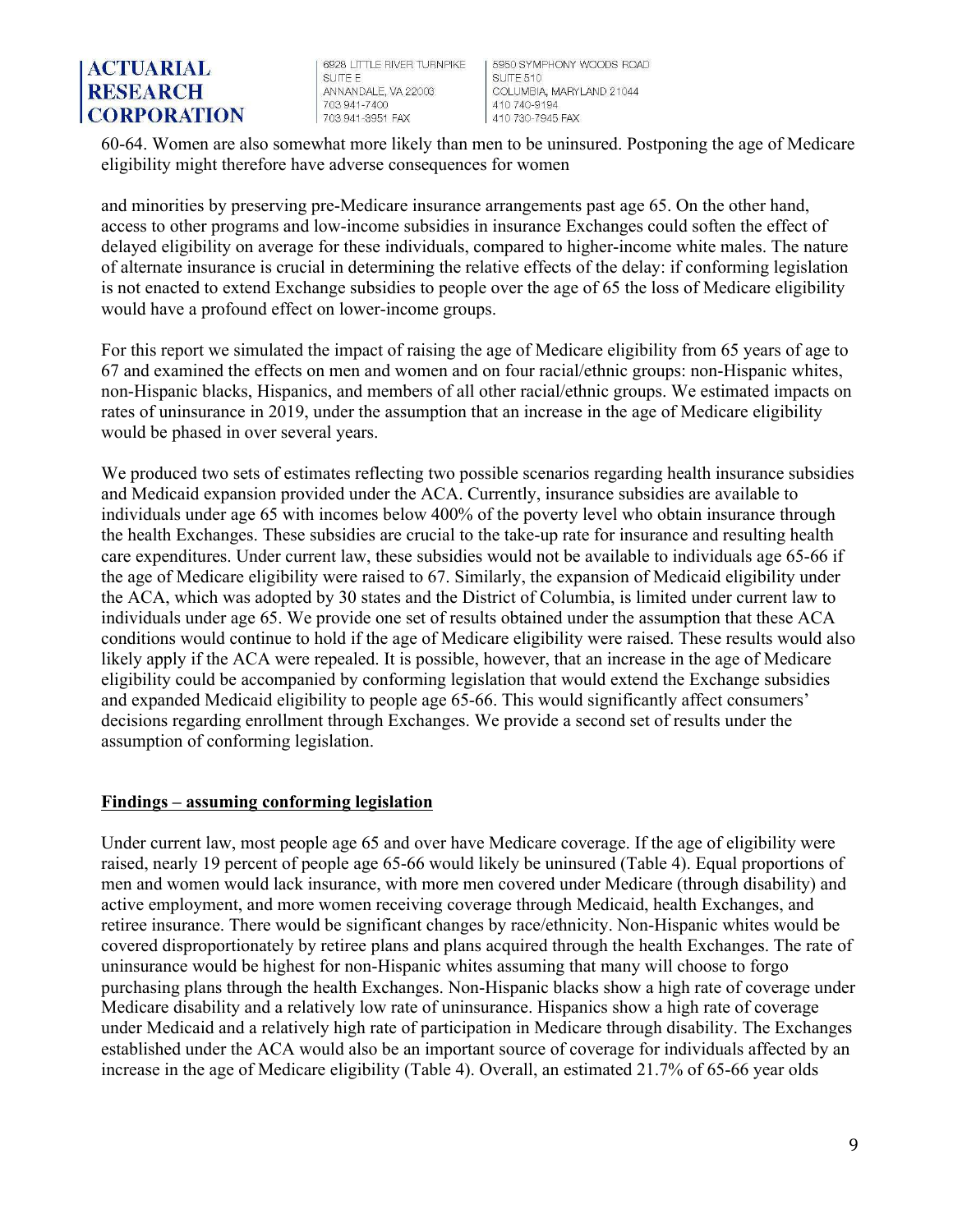6928 LITTLE RIVER TURNPIKE **SUITE F** ANNANDALE, VA 22003 703 941-7400 703 941-3951 FAX

5950 SYMPHONY WOODS BOAD SUITE 510 COLUMBIA, MARYLAND 21044 410 740-9194 410 730-7945 FAX

would receive coverage through the Exchanges, with approximately equal percentages of men and women participating. Coverage is estimated to be slightly greater for non-Hispanic whites (22.6%) than for non-Hispanic blacks and Hispanics (19.1% and 18.3% respectively).

#### **Findings – assuming no conforming legislation or repeal**

The group most affected by a lack of conforming legislation would be people without access to employer-sponsored insurance, Medicaid, or Medicare through disability. Such people would have the choice of obtaining private insurance through the health Exchanges, (if the ACA exchanges were retained), the individual insurance market, or forgoing insurance altogether. In the previous section, we assumed certain take-up rates under the assumption that subsidies through the health Exchanges would be available to people age 65-66. If such subsidies are not available, the take-up rate for insurance through the Exchanges would presumably be far lower, as suggested by our review of the literature. We also assume in this analysis that Medicaid expansion will not be available to those age 65-66. For purposes of this analysis we estimated take-up rates using MEPS data for 2011-2013, which are pre-ACA years. We divided the MEPS respondents aged 50-64 into income groups and calculated take-up rates for private, non-employer sponsored insurance among persons not otherwise covered by public or employersponsored insurance. We based the take-up rates in our simulation on these findings.

Without subsidies and a Medicaid expansion the number of uninsured is expected to increase substantially (Table 5). With no enrollment in the health Exchange program, the percent uninsured among 65-66 year olds is expected to grow to 37 percent. Uninsurance is expected to be about 5% higher among women than among men and higher among Hispanics than among other racial and ethnic groups. The high rate of uninsurance among Hispanics reflects their lack of coverage under private retiree insurance. The relatively high rate of uninsurance among whites is attributable to their greater reliance on employer-based insurance and lower participation rates in Medicaid and Medicare through disability.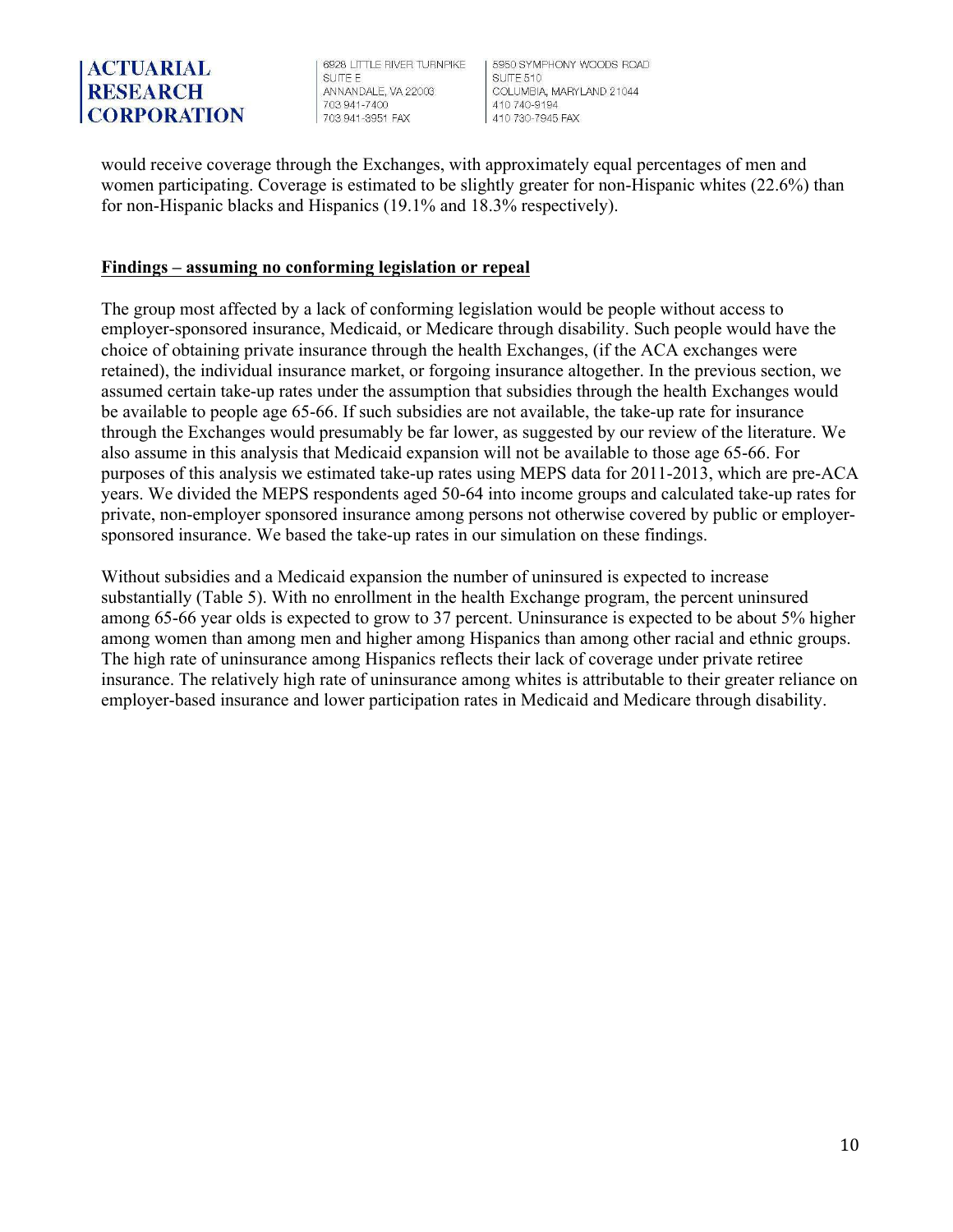6928 LITTLE RIVER TURNPIKE SUITE E ANNANDALE, VA 22003 703 941-7400 703 941-3951 FAX

| 5950 SYMPHONY WOODS ROAD SUITE 510 COLUMBIA, MARYLAND 21044 410 740-9194 410 730-7945 FAX

#### **Tables**

#### **Table 1: Percent Uninsured, Medical Expenditure Panel Survey 2012, by sex and age**

|             | Total   | Men     |         | Women |       |         |
|-------------|---------|---------|---------|-------|-------|---------|
|             | 60-64   | 65-69   | 60-64   | 65-69 | 60-64 | 65-69   |
|             | .,828   | 1,510   | 831     | 677   | 997   | 833     |
| % uninsured | $2.1\%$ | $0.5\%$ | $1.9\%$ | 0.6%  | 12.3% | $0.5\%$ |

N represents the number of respondents. Percents are weighted using MEPS survey weights.

#### **Table 2: Percent Uninsured, Medical Expenditure Panel Survey 2012, by Race/Ethnicity**

|             | Non-Hispanic White |         | Non-Hispanic Black |         | Hispanic |       |
|-------------|--------------------|---------|--------------------|---------|----------|-------|
|             | 60-64              | 65-69   | 60-64              | 65-69   | 60-64    | 65-69 |
|             | 936                | 825     | 376                | 303     | 322      | 235   |
| % uninsured | $9.6\%$            | $0.2\%$ | $12.4\%$           | $0.3\%$ | $30.3\%$ | 2.3%  |

N represents the number of respondents. Percents are weighted using MEPS survey weights.

| Table 3a: Percent uninsured by sex, age 60-64, CPS                                                                                                                                                                                                                                                                                                                                           |                                                                                       |                                    |                            |       |                                    |                            |        |  |  |
|----------------------------------------------------------------------------------------------------------------------------------------------------------------------------------------------------------------------------------------------------------------------------------------------------------------------------------------------------------------------------------------------|---------------------------------------------------------------------------------------|------------------------------------|----------------------------|-------|------------------------------------|----------------------------|--------|--|--|
|                                                                                                                                                                                                                                                                                                                                                                                              |                                                                                       |                                    | 2012                       |       | 2014                               |                            |        |  |  |
|                                                                                                                                                                                                                                                                                                                                                                                              |                                                                                       | Non-<br>Expansion<br><b>States</b> | Expansion<br><b>States</b> | Total | Non-<br>Expansion<br><b>States</b> | Expansion<br><b>States</b> | Total  |  |  |
|                                                                                                                                                                                                                                                                                                                                                                                              | N                                                                                     | 2,050                              | 2,661                      | 4,711 | 2,379                              | 2,723                      | 5,102  |  |  |
| Male                                                                                                                                                                                                                                                                                                                                                                                         | $\frac{0}{0}$<br>uninsured                                                            | 13.9%                              | 12.2%                      | 12.9% | $11.4\%$                           | $8.5\%$                    | 9.8%   |  |  |
|                                                                                                                                                                                                                                                                                                                                                                                              | N                                                                                     | 2,352                              | 2,926                      | 5,278 | 2,551                              | 2,912                      | 5,463  |  |  |
| Female                                                                                                                                                                                                                                                                                                                                                                                       | $\frac{0}{0}$<br>uninsured                                                            | 14.6%                              | 13.3%                      | 13.9% | $12.1\%$                           | $9.0\%$                    | 10.5%  |  |  |
|                                                                                                                                                                                                                                                                                                                                                                                              | N                                                                                     | 4,402                              | 5,587                      | 9,989 | 4,930                              | 5,635                      | 10,565 |  |  |
| Total                                                                                                                                                                                                                                                                                                                                                                                        | $\frac{0}{0}$                                                                         |                                    |                            |       |                                    |                            |        |  |  |
|                                                                                                                                                                                                                                                                                                                                                                                              | uninsured                                                                             | 14.3%                              | 12.7%                      | 13.5% | 11.8%                              | 8.7%                       | 10.2%  |  |  |
| Notes: Expansion states include those with coverage under the Medicaid expansion effective January 1, 2014.<br>Medicaid Expansion Decision accessed 12April2016 at http://kff.org/health-reform/state-indicator/state-<br>activity-around-expanding-medicaid-under-the-affordable-care-act/#table<br>N represents the number of respondents. Percents are weighted using CPS survey weights. |                                                                                       |                                    |                            |       |                                    |                            |        |  |  |
|                                                                                                                                                                                                                                                                                                                                                                                              | Source: Current Population Survey, Annual Social and Economic Supplement, 2013 & 2015 |                                    |                            |       |                                    |                            |        |  |  |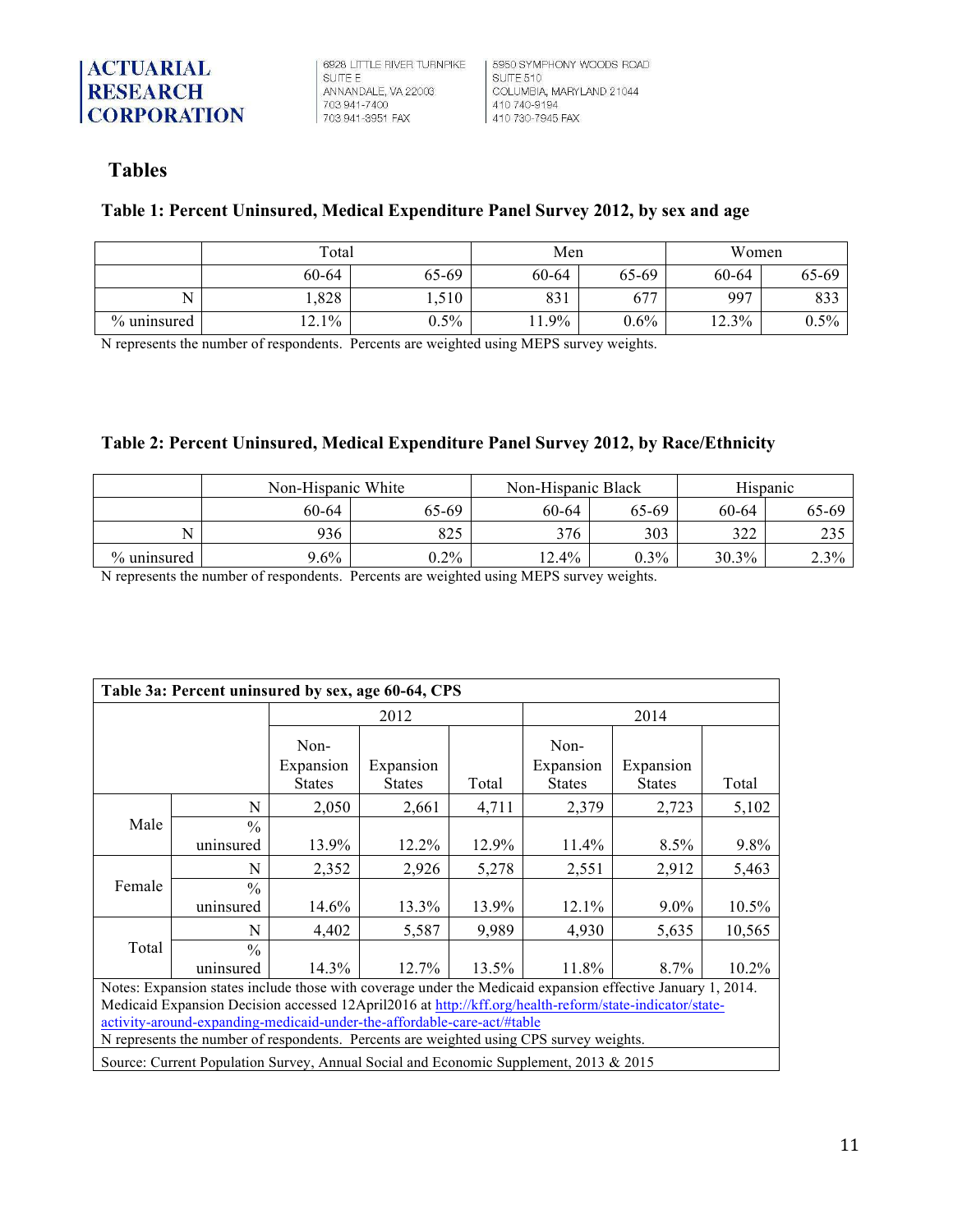6928 LITTLE RIVER TURNPIKE SUITE E ANNANDALE, VA 22003<br>703 941-7400<br>703 941-3951 FAX

| 5950 SYMPHONY WOODS ROAD **SUITE 510** COLUMBIA, MARYLAND 21044 410 740-9194 410 730-7945 FAX

| Table 3b: Percent uninsured by race, age 60-64, CPS |                                                                                                             |                                    |                            |       |                                    |                            |       |  |  |
|-----------------------------------------------------|-------------------------------------------------------------------------------------------------------------|------------------------------------|----------------------------|-------|------------------------------------|----------------------------|-------|--|--|
|                                                     |                                                                                                             |                                    | 2012                       |       | 2014                               |                            |       |  |  |
|                                                     |                                                                                                             | Non-<br>Expansion<br><b>States</b> | Expansion<br><b>States</b> | Total | Non-<br>Expansion<br><b>States</b> | Expansion<br><b>States</b> | Total |  |  |
| Non-                                                | N                                                                                                           | 3,134                              | 3,638                      | 6,772 | 3,381                              | 3,595                      | 6,976 |  |  |
| Hispanic<br>White                                   | $\frac{0}{0}$<br>uninsured                                                                                  | 12.4%                              | 9.9%                       | 11.1% | $10.0\%$                           | 7.6%                       | 8.7%  |  |  |
| Non-                                                | N                                                                                                           | 639                                | 584                        | 1,223 | 795                                | 596                        | 1,391 |  |  |
| Hispanic<br><b>Black</b>                            | $\frac{0}{0}$<br>uninsured                                                                                  | 14.8%                              | 15.1%                      | 14.9% | 12.2%                              | 8.4%                       | 10.7% |  |  |
|                                                     | N                                                                                                           | 396                                | 725                        | 1,121 | 503                                | 768                        | 1,271 |  |  |
| Hispanic                                            | $\frac{0}{0}$<br>uninsured                                                                                  | 29.0%                              | 25.1%                      | 26.6% | 25.1%                              | 16.2%                      | 20.0% |  |  |
|                                                     | N                                                                                                           | 4,169                              | 4,947                      | 9,116 | 4,679                              | 4,959                      | 9,638 |  |  |
| Total                                               | $\frac{0}{0}$<br>uninsured                                                                                  | 14.0%                              | 12.1%                      | 13.0% | 11.7%                              | 8.7%                       | 10.1% |  |  |
|                                                     | Notes: Expansion states include those with coverage under the Medicaid expansion effective January 1, 2014. |                                    |                            |       |                                    |                            |       |  |  |
|                                                     | Medicaid Expansion Decision accessed 12April2016 at http://kff.org/health-reform/state-indicator/state-     |                                    |                            |       |                                    |                            |       |  |  |
|                                                     | activity-around-expanding-medicaid-under-the-affordable-care-act/#table;<br>Excludes "other" race category  |                                    |                            |       |                                    |                            |       |  |  |
|                                                     | N represents the number of respondents. Percents are weighted using CPS survey weights.                     |                                    |                            |       |                                    |                            |       |  |  |
|                                                     |                                                                                                             |                                    |                            |       |                                    |                            |       |  |  |

Source: Current Population Survey, Annual Social and Economic Supplement, 2013 & 2015

| Table 3c: Percent uninsured by sex, age 65-69, CPS                                                                                                                                                                                                                                                                                                                                           |                                                                                       |                                    |                            |       |                                    |                            |       |  |  |  |
|----------------------------------------------------------------------------------------------------------------------------------------------------------------------------------------------------------------------------------------------------------------------------------------------------------------------------------------------------------------------------------------------|---------------------------------------------------------------------------------------|------------------------------------|----------------------------|-------|------------------------------------|----------------------------|-------|--|--|--|
|                                                                                                                                                                                                                                                                                                                                                                                              |                                                                                       |                                    | 2012                       |       | 2014                               |                            |       |  |  |  |
|                                                                                                                                                                                                                                                                                                                                                                                              |                                                                                       | Non-<br>Expansion<br><b>States</b> | Expansion<br><b>States</b> | Total | Non-<br>Expansion<br><b>States</b> | Expansion<br><b>States</b> | Total |  |  |  |
|                                                                                                                                                                                                                                                                                                                                                                                              | N                                                                                     | 1,718                              | 2,114                      | 3,832 | 1,875                              | 2,225                      | 4,100 |  |  |  |
| Male                                                                                                                                                                                                                                                                                                                                                                                         | $\frac{0}{0}$<br>uninsured                                                            | 1.8%                               | 2.3%                       | 2.1%  | $2.0\%$                            | 1.7%                       | 1.9%  |  |  |  |
|                                                                                                                                                                                                                                                                                                                                                                                              | N                                                                                     | 1,914                              | 2,211                      | 4,125 | 2,151                              | 2,513                      | 4,664 |  |  |  |
| Female                                                                                                                                                                                                                                                                                                                                                                                       | $\frac{0}{0}$<br>uninsured                                                            | 2.5%                               | 2.4%                       | 2.5%  | 1.8%                               | 1.7%                       | 1.8%  |  |  |  |
|                                                                                                                                                                                                                                                                                                                                                                                              | N                                                                                     | 3,632                              | 4,325                      | 7,957 | 4,026                              | 4,738                      | 8,764 |  |  |  |
| Total                                                                                                                                                                                                                                                                                                                                                                                        | $\frac{0}{0}$                                                                         |                                    |                            |       |                                    |                            |       |  |  |  |
|                                                                                                                                                                                                                                                                                                                                                                                              | uninsured                                                                             | $2.2\%$                            | 2.4%                       | 2.3%  | $1.9\%$                            | $1.7\%$                    | 1.8%  |  |  |  |
| Notes: Expansion states include those with coverage under the Medicaid expansion effective January 1, 2014.<br>Medicaid Expansion Decision accessed 12April2016 at http://kff.org/health-reform/state-indicator/state-<br>activity-around-expanding-medicaid-under-the-affordable-care-act/#table<br>N represents the number of respondents. Percents are weighted using CPS survey weights. |                                                                                       |                                    |                            |       |                                    |                            |       |  |  |  |
|                                                                                                                                                                                                                                                                                                                                                                                              | Source: Current Population Survey, Annual Social and Economic Supplement, 2013 & 2015 |                                    |                            |       |                                    |                            |       |  |  |  |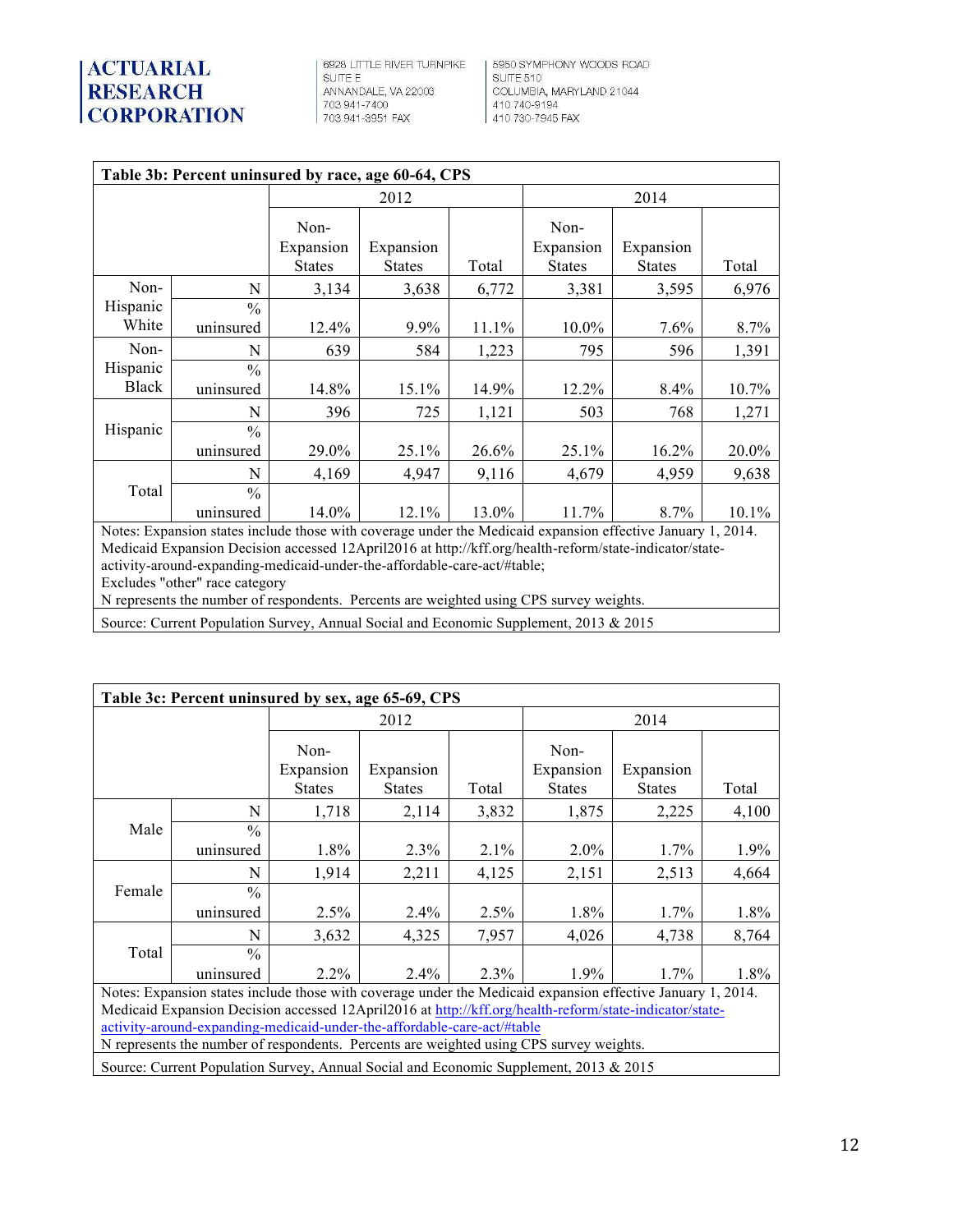# **ACTUARIAL<br>RESEARCH<br>CORPORATION**

 $6928$  LITTLE RIVER TURNPIKE SUITE E ANNANDALE, VA 22003<br>703 941-7400<br>703 941-3951 FAX

| 5950 SYMPHONY WOODS ROAD **SUITE 510** COLUMBIA, MARYLAND 21044<br>410 740-9194<br>410 730-7945 FAX

| Table 3d: Percent uninsured by race, age 65-69, CPS                                                                                                                                                                                                                                                              |                                                                                                             |                                    |                            |       |                                    |                            |         |  |  |  |
|------------------------------------------------------------------------------------------------------------------------------------------------------------------------------------------------------------------------------------------------------------------------------------------------------------------|-------------------------------------------------------------------------------------------------------------|------------------------------------|----------------------------|-------|------------------------------------|----------------------------|---------|--|--|--|
|                                                                                                                                                                                                                                                                                                                  |                                                                                                             |                                    | 2012                       |       | 2014                               |                            |         |  |  |  |
|                                                                                                                                                                                                                                                                                                                  |                                                                                                             | Non-<br>Expansion<br><b>States</b> | Expansion<br><b>States</b> | Total | Non-<br>Expansion<br><b>States</b> | Expansion<br><b>States</b> | Total   |  |  |  |
| Non-                                                                                                                                                                                                                                                                                                             | N                                                                                                           | 2,647                              | 2,835                      | 5,482 | 2,855                              | 3,057                      | 5,912   |  |  |  |
| Hispanic<br>White                                                                                                                                                                                                                                                                                                | $\frac{0}{0}$<br>uninsured                                                                                  | $1.3\%$                            | $1.2\%$                    | 1.3%  | $1.2\%$                            | $1.0\%$                    | 1.1%    |  |  |  |
| Non-                                                                                                                                                                                                                                                                                                             | N                                                                                                           | 471                                | 482                        | 953   | 609                                | 533                        | 1,142   |  |  |  |
| Hispanic<br><b>Black</b>                                                                                                                                                                                                                                                                                         | $\frac{0}{0}$<br>uninsured                                                                                  | 2.5%                               | 3.3%                       | 2.8%  | 2.5%                               | 2.3%                       | 2.5%    |  |  |  |
|                                                                                                                                                                                                                                                                                                                  | N                                                                                                           | 322                                | 521                        | 843   | 357                                | 613                        | 970     |  |  |  |
| Hispanic                                                                                                                                                                                                                                                                                                         | $\frac{0}{0}$<br>uninsured                                                                                  | 9.8%                               | 7.8%                       | 8.6%  | $7.0\%$                            | $6.0\%$                    | $6.4\%$ |  |  |  |
|                                                                                                                                                                                                                                                                                                                  | N                                                                                                           | 3,440                              | 3,838                      | 7,278 | 3,821                              | 4,203                      | 8,024   |  |  |  |
| Total                                                                                                                                                                                                                                                                                                            | $\frac{0}{0}$<br>uninsured                                                                                  | 2.1%                               | 2.0%                       | 2.0%  | 1.8%                               | 1.7%                       | 1.7%    |  |  |  |
|                                                                                                                                                                                                                                                                                                                  | Notes: Expansion states include those with coverage under the Medicaid expansion effective January 1, 2014. |                                    |                            |       |                                    |                            |         |  |  |  |
| Medicaid Expansion Decision accessed 12April2016 at http://kff.org/health-reform/state-indicator/state-<br>activity-around-expanding-medicaid-under-the-affordable-care-act/#table;<br>Excludes "other" race category<br>N represents the number of respondents. Percents are weighted using CPS survey weights. |                                                                                                             |                                    |                            |       |                                    |                            |         |  |  |  |
|                                                                                                                                                                                                                                                                                                                  | Source: Current Population Survey, Annual Social and Economic Supplement, 2013 & 2015                       |                                    |                            |       |                                    |                            |         |  |  |  |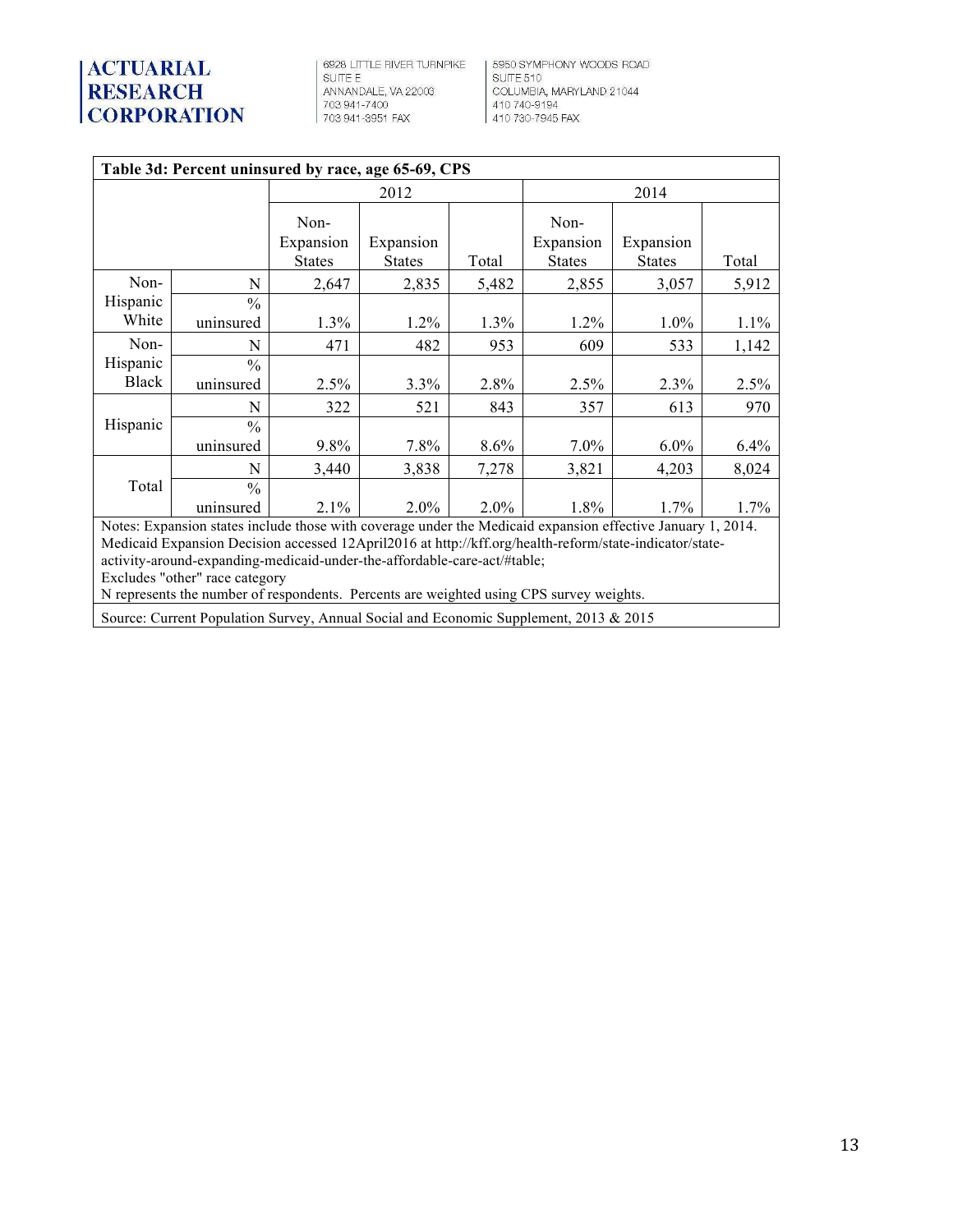8928 LITTLE RIVER TURNPIKE<br>SUITE E<br>ANNANDALE, VA 22003<br>703 941-7400<br>703 941-3951 FAX

5950 SYMPHONY WOODS ROAD<br>SUITE 510<br>COLUMBIA, MARYLAND 21044<br>410 740-9194<br>10 730-7945 FAX

#### **Table 4: Simulated effects on insurance coverage of raising the age of Medicare eligibility to 67, assuming health insurance subsidies and Medicaid expansion under the ACA will be extended to people aged 65-66, by sex and race, 2019**

|                         |        | Demographic group |            |                       |                       |          |        |  |
|-------------------------|--------|-------------------|------------|-----------------------|-----------------------|----------|--------|--|
|                         |        |                   | <b>Sex</b> | Race/ethnicity        |                       |          |        |  |
| Measure                 | All    | Men               | Women      | Non-Hispanic<br>white | Non-Hispanic<br>black | Hispanic | Other  |  |
|                         |        |                   |            | Number (000s)         |                       |          |        |  |
| Population aged 65-67   | 10,359 | 5,081             | 5,278      | 8,061                 | 868                   | 920      | 510    |  |
| Health insurance        |        |                   |            |                       |                       |          |        |  |
| Medicare (disabled)     | 1,404  | 727               | 677        | 983                   | 208                   | 146      | 67     |  |
| Private active employer | 1,759  | 1,034             | 725        | 1,333                 | 157                   | 172      | 97     |  |
| Private retired worker  | 1,936  | 920               | 1,016      | 1,642                 | 126                   | 89       | 79     |  |
| Medicaid                | 1,084  | 390               | 693        | 646                   | 115                   | 224      | 99     |  |
| Exchange                | 2,244  | 1,063             | 1,181      | 1,818                 | 166                   | 168      | 91     |  |
| Uninsured               | 1,933  | 947               | 986        | 1,640                 | 97                    | 120      | 76     |  |
|                         |        |                   |            | Percent               |                       |          |        |  |
| Health insurance        | 100.0% | 100.0%            | 100.0%     | 100.0%                | 100.0%                | 100.0%   | 100.0% |  |
| Medicare (disabled)     | 13.6%  | 14.3%             | 12.8%      | 12.2%                 | 24.0%                 | 15.9%    | 13.1%  |  |
| Private active employer | 17.0%  | 20.4%             | 13.7%      | 16.5%                 | 18.1%                 | 18.7%    | 19.0%  |  |
| Private retired worker  | 18.7%  | 18.1%             | 19.2%      | 20.4%                 | 14.5%                 | $9.7\%$  | 15.5%  |  |
| Medicaid                | 10.5%  | 7.7%              | 13.1%      | 8.0%                  | 13.2%                 | 24.3%    | 19.4%  |  |
| Exchange                | 21.7%  | 20.9%             | 22.4%      | 22.6%                 | 19.1%                 | 18.3%    | 17.8%  |  |
| Uninsured               | 18.7%  | 18.6%             | 18.7%      | 20.3%                 | 11.2%                 | 13.0%    | 14.9%  |  |

Note: The analysis covers individuals aged 65-66.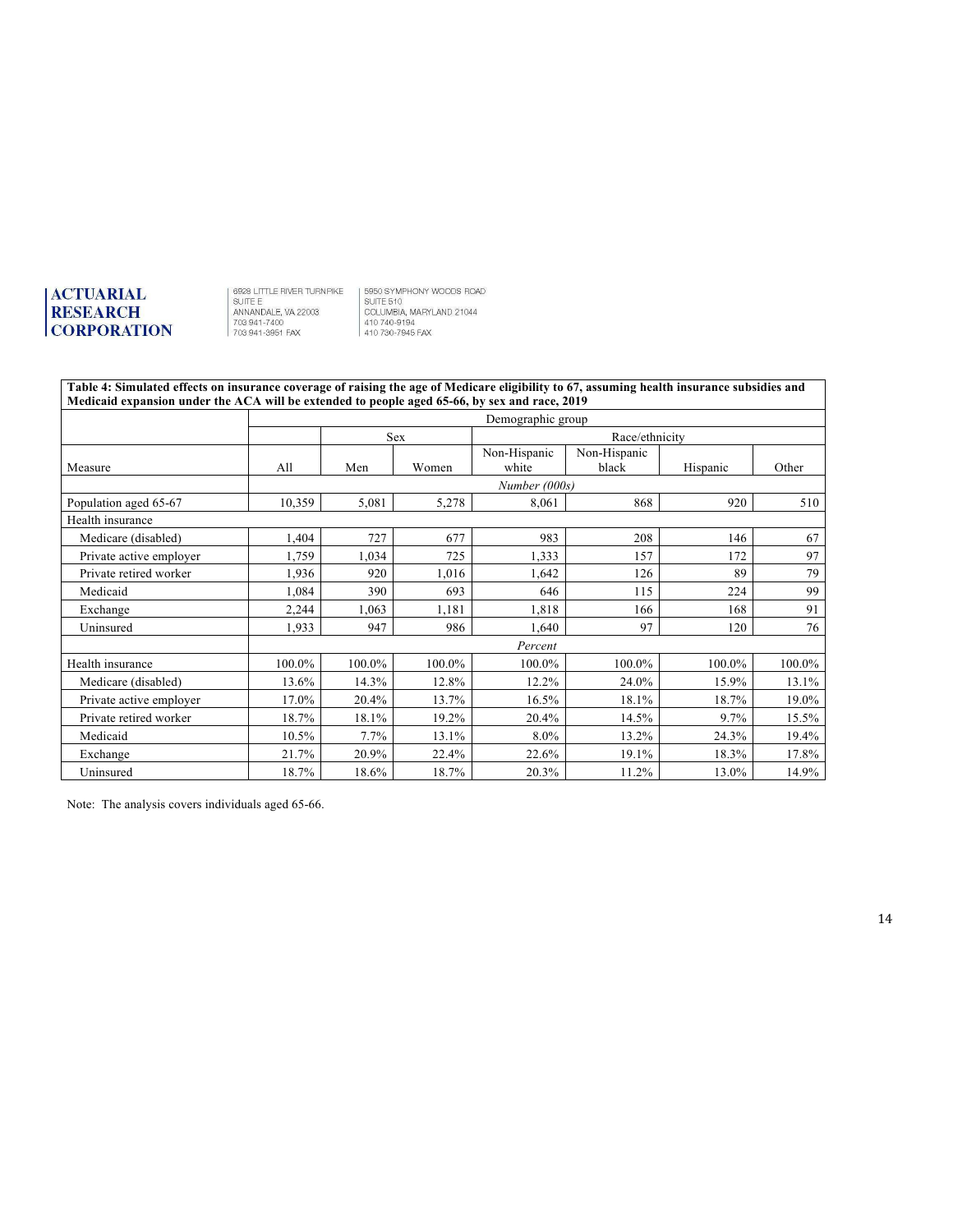8928 LITTLE RIVER TURNPIKE<br>SUITE E<br>ANNANDALE, VA 22003<br>703 941-7400<br>703 941-3951 FAX

5950 SYMPHONY WOODS ROAD<br>SUITE 510<br>COLUMBIA, MARYLAND 21044<br>410 740-9194<br>410 730-7945 FAX

#### **Table 5: Simulated effects on insurance coverage of raising the age of Medicare eligibility to 67, assuming health insurance subsidies and Medicaid expansion under the ACA are not extended to people aged 65-66, by sex and race, 2019**

|                                        | Demographic group |            |        |                           |                           |          |        |
|----------------------------------------|-------------------|------------|--------|---------------------------|---------------------------|----------|--------|
|                                        |                   | <b>Sex</b> |        |                           |                           |          |        |
| Measure                                | All               | Men        | Women  | Non-<br>Hispanic<br>white | Non-<br>Hispanic<br>black | Hispanic | Other  |
|                                        |                   |            |        | Number (000s)             |                           |          |        |
| Population aged 65-67                  | 10,359            | 5,081      | 5,278  | 8,061                     | 868                       | 920      | 509    |
| Health insurance                       |                   |            |        |                           |                           |          |        |
| Medicare (disabled)                    | 1,404             | 727        | 677    | 983                       | 208                       | 146      | 67     |
| Private active employer                | 1,759             | 1,034      | 725    | 1,333                     | 157                       | 172      | 97     |
| Private retired worker                 | 1,936             | 920        | 1.016  | 1,642                     | 126                       | 89       | 79     |
| Medicaid                               | 235               | 69         | 166    | 92                        | 45                        | 55       | 42     |
| Exchange or other private<br>insurance | 1,191             | 586        | 604    | 1,008                     | 64                        | 70       | 49     |
| Uninsured                              | 3,836             | 1,745      | 2,090  | 3.004                     | 269                       | 387      | 175    |
|                                        |                   |            |        | Percent                   |                           |          |        |
| Health insurance                       | 100.0%            | 100.0%     | 100.0% | 100.0%                    | 100.0%                    | 100.0%   | 100.0% |
| Medicare (disabled)                    | 13.6%             | 14.3%      | 12.8%  | 12.2%                     | 24.0%                     | 15.9%    | 13.2%  |
| Private active employer                | 17.0%             | 20.4%      | 13.7%  | 16.5%                     | 18.1%                     | 18.7%    | 19.1%  |
| Private retired worker                 | 18.7%             | 18.1%      | 19.2%  | 20.4%                     | 14.5%                     | $9.7\%$  | 15.5%  |
| Medicaid                               | 2.3%              | 1.4%       | 3.1%   | 1.1%                      | 5.2%                      | $6.0\%$  | 8.3%   |
| Exchange or other private              |                   |            |        |                           |                           |          |        |
| insurance                              | 11.5%             | 11.5%      | 11.4%  | 12.5%                     | 7.4%                      | 7.6%     | 9.6%   |
| Uninsured                              | 37.0%             | 34.4%      | 39.6%  | 37.3%                     | 31.0%                     | 42.1%    | 34.4%  |

Note: The analysis covers individuals aged 65-66.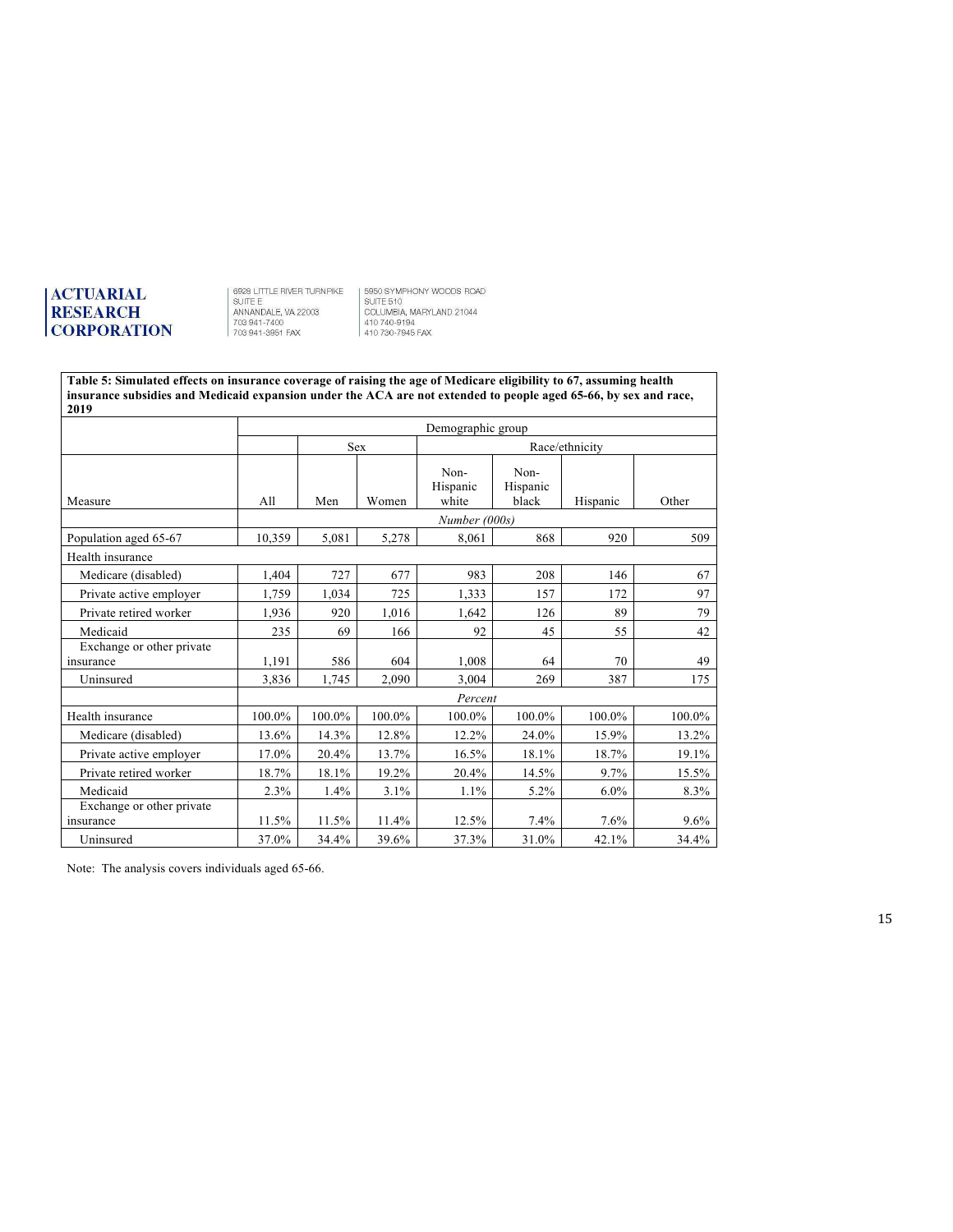6928 LITTLE RIVER TURNPIKE **SUITE F** ANNANDALE, VA 22003 703 941-7400 703 941-3951 FAX

5950 SYMPHONY WOODS BOAD SUITE 510 COLUMBIA, MARYLAND 21044 410 740-9194 410 730-7945 FAX

#### **Selected Data Sources**

#### Medical Expenditure Panel Survey (MEPS)

MEPS has been conducted annually since  $1996$ ,<sup>5</sup> and collects data on the medical expenditures and sources of payment of a sample of households. The survey also includes basic economic and demographic information about the respondents and their health insurance coverage by month. For this reason, many analysts believe that MEPS provides a more reliable source of information on insurance coverage than does the CPS. Because it is a household survey, it excludes most of the institutionalized. Cross-sectional data on MEPS respondents who participated in the survey at ages 60-64 and/or 65-69 can be found in Tables 1a-1e (by sex) and Table 2 (by race).

#### Current Population Survey (CPS)

The CPS is probably one of the best-known sources of socio-demographic information. Conducted jointly by the U.S. Census Bureau and the U.S. Bureau of Labor Statistics, the CPS – especially the Annual Social and Economic (March) Supplement – is a widely used source for studying the impact of changes in Medicaid and SCHIP eligibility criteria. The CPS also includes information on family structure, income, and tax filings. Because the March Supplement to the CPS has become the standard source of data for estimating health insurance coverage, it has received considerable scrutiny. Most analysts agree that it undercounts Medicaid and SCHIP enrollees.

#### Health and Retirement Study (HRS)

<u> 1989 - Johann Barn, mars ann an t-A</u>

HRS is a longitudinal panel study that surveys a representative sample of more than 26,000 Americans over the age of 50 every two years. Since its launch in 1992, the study has collected information about income, work, assets, pension plans, health insurance, disability, physical health and functioning, cognitive functioning, and out-of-pocket costs for health care. The HRS explores the changes in labor force participation and the health transitions that individuals undergo toward the end of their work lives and in the years that follow.

#### Medicare Current Beneficiary Survey (MCBS)

The MCBS is a cross-sectional survey of people enrolled in the Medicare program – a survey with longitudinal aspects. It is a continuous survey of a nationally representative sample of about 12,000 of the Medicare population; each beneficiary selected for the survey is included for three consecutive years. The survey collects not only self-reported health care use and expenditures but also administrative data from the participant's date of entry into the survey until date of death.<sup>6</sup> The survey has been conducted each year since 1991.

The MCBS combines survey information with administrative data for Medicare enrollees. The survey provides information on supplemental health insurance carried by Medicare enrollees

<sup>&</sup>lt;sup>5</sup> Earlier household expenditure surveys had been conducted in 1977, 1980, and 1987.

<sup>&</sup>lt;sup>6</sup> A limitation of the data is that information on use and expenditures for Medicare Advantage and PACE enrollees are obtained from the survey rather than administrative data and are thus likely to be underreported. This problem will be accentuated further in future years due to new capitated federal programs such as the Financial Alignment Demonstration for dual eligibles.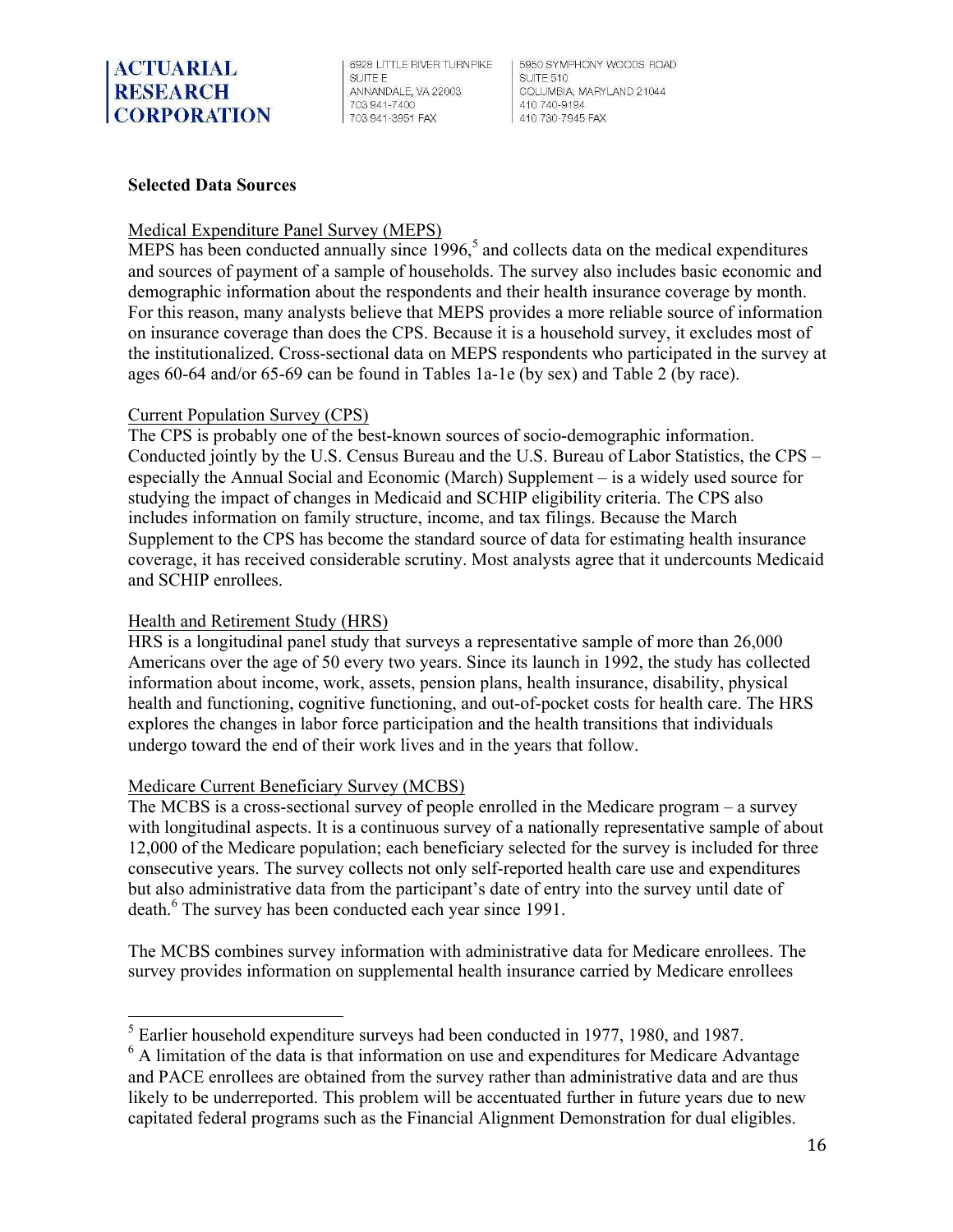6928 LITTLE RIVER TURNPIKE **SUITE F** ANNANDALE, VA 22003 703 941-7400 703 941-3951 FAX

5950 SYMPHONY WOODS ROAD SUITE 510 COLUMBIA, MARYLAND 21044 410 740-9194 410 730-7945 FAX

plus their Medicaid involvement. The MCBS is coordinated with program claims and enrollment data to improve reliability. As a result, MCBS expenditure data closely reconcile with Medicare aggregate expenditures. Because a large proportion of people institutionalized in medical institutions are Medicare eligible, the MCBS fills a major gap in the knowledge of expenditures that is left by household surveys that exclude the institutionalized. The MCBS provides data on beneficiary sources of public and private wraparound coverage, so MCBS has been used to study the effect of changes in Medigap offerings.

#### Medicare Claims and Other Administrative Data

Another source of information about utilization under the Medicare program is the claims data themselves. Through an anonymized 5-percent national sample of enrollees, claims data for inpatient, outpatient, physician, home health, Skilled Nursing Facility, hospice, and durable medical equipment were summarized at several levels; information from Medicare's enrollment files about the beneficiary's age, sex, and (to some extent) race and ethnicity were added to the analysis. The race and ethnicity markers on these data are good for White and Black enrollees, but less accurate for Hispanic enrollees and for American Indians and enrollees of Asian descent (an algorithm has been developed to identify Hispanic enrollees on the basis of name, but are not available in the anonymized sample.)

#### **Simulation methods**

 

Our methods closely follow those of an earlier study in which we simulated the effects of raising the age of Medicare eligibility.<sup>7</sup> The current study differs from the previous one in two key respects. First, we incorporate new assumptions about the availability of health insurance based on state implementation of Medicaid expansion under the ACA and on the experience of health insurance Exchanges. This has implications for insurance take-up rates. Second, we stratify our analysis by sex and race/ethnicity, providing separate sets of findings for each group.

Our findings are based on a spreadsheet-based simulation model developed from a variety of data sources, including Medicare claims and administrative data, the Medicare Current Beneficiary Survey (MCBS), the Health and Retirement Study (HRS), Medicare Trustees Reports, Census data, and National Health Expenditure projections of the CMS Office of the Actuary. Sex and race/ethnicity distributions within Insurance and income categories were obtained from the Cost and Use files of MCBS, pooling data on beneficiaries aged 65-69 from 2006-2011.

We began with tabulation from Medicare administrative records of enrollees aged 65 and 66 years. Thus, our figures exclude people of this age who were not enrolled in Medicare; our assumption is that these people would not be affected by a change in the age of eligibility.

<sup>&</sup>lt;sup>7</sup> Neuman T., Cubanski J., Waldo D. et al. Raising the Age of Medicare Eligibility: A Fresh Look Following Implementation of Health Reform. The Henry J. Kaiser Family Foundation. Wash. D.C. March 2011.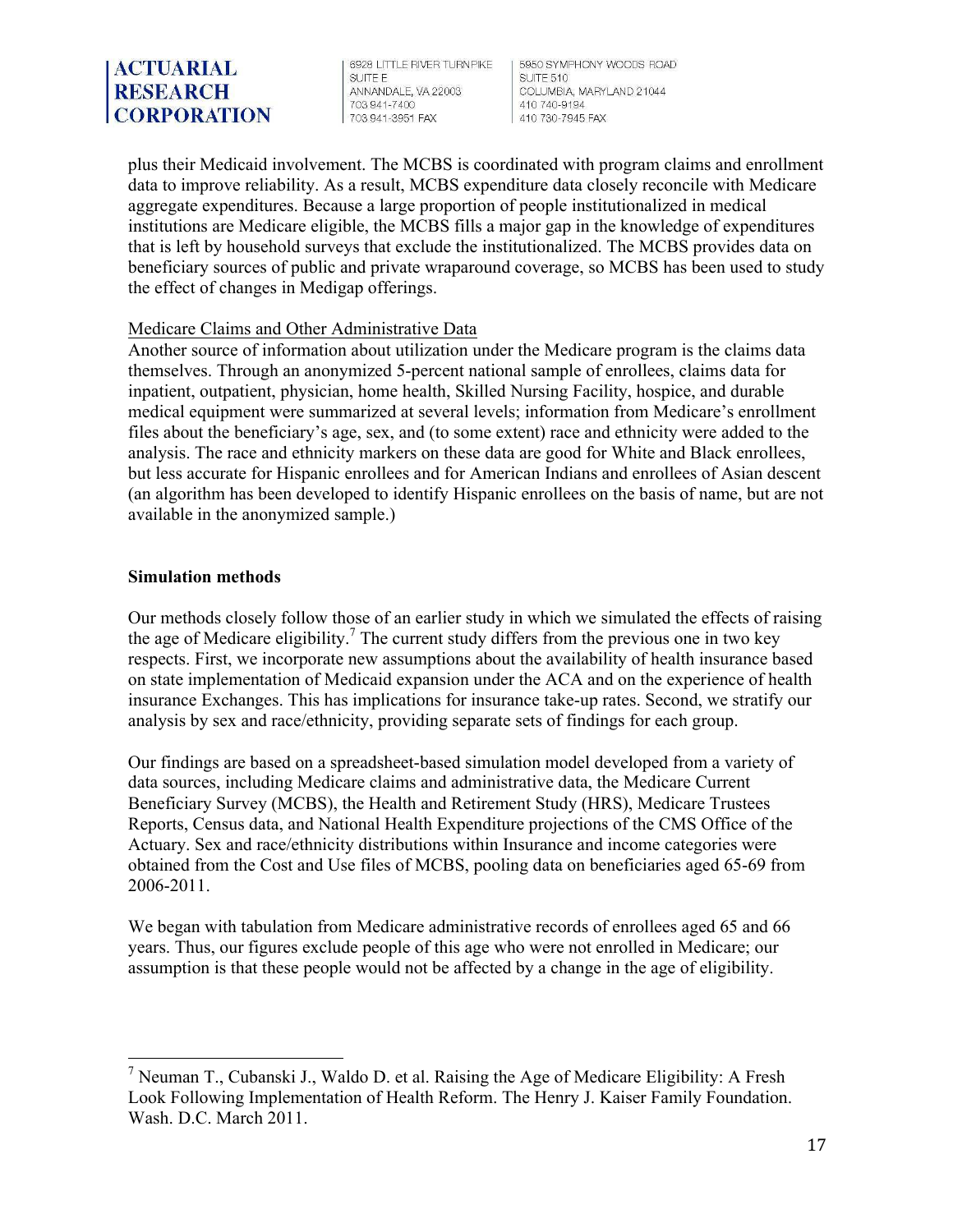6928 LITTLE RIVER TURNPIKE **SUITE F** ANNANDALE, VA 22003 703 941-7400 703 941-3951 FAX

5950 SYMPHONY WOODS ROAD SUITE 510 COLUMBIA, MARYLAND 21044 410 740-9194 410 730-7945 FAX

We used census population projections to move the enrolled population to calendar year 2019, and then used Medicare administrative data and HRS to divide these people into strata, according to the following hierarchy:

- People originally entitled to Medicare through disability. These people would continue to have Medicare coverage, regardless of a change in the age of Medicare eligibility.
- Active workers currently receiving health insurance through their employer. We assumed these workers would continue to receive insurance through their employer at ages 65-66. This group was proxied in our data by Medicare beneficiaries with Part A coverage only.
- People dually eligible for full Medicaid and Medicare. We assumed Medicaid would become the primary insurer if Medicare were no longer available.
- Individuals with generous private supplemental insurance provided by a former employer or union. We assumed the retiree plan would become the primary source of coverage at ages 65-66. These individuals were proxied by the proportion of 65- and 66-year old enrollees with a Part D retiree drug subsidy or other creditable drug coverage in 2008.

The remaining enrollees were divided into strata depending upon their income as a percentage of the federal poverty level (FPL). They include people with no insurance supplemental to Medicare; with Medigap; or with employer-sponsored insurance that we considered unlikely to extend early-retiree benefits to this newly-uncovered population. They also include people who rely on programs such as Indian Health Service or Veterans Administration benefits.

- Those with income below 139 percent of the FPL who live in a Medicaid expansion state. We assumed these individuals would have Medicaid as primary insurance.
- Those with income below 139 percent of the FPL who do not reside in an expansion state. We assumed that these people would choose between enrolling in an Exchange plan or becoming uninsured.
- Those with income between 139 and 150 percent of the FPL. These people would choose between an Exchange plan or uninsurance.
- Those with income between 150 and 200 percent of the FPL. These people would choose between an Exchange plan or uninsurance.
- Those with income between 200 and 300 percent of the FPL. These people would choose between an Exchange plan or uninsurance.
- Those with income between 300 and 400 percent of the FPL. These people would choose between an Exchange plan or uninsurance.
- Those with income of 400 percent or more of FPL. These people would choose between an Exchange plan or uninsurance.

The decision to enroll in an Exchange plan or to remain uninsured is difficult to model. We had some early estimates of the proportion of Exchange-eligible people who actually enrolled in  $2014$ <sup>8</sup>, which we increased to allow for growing familiarity with the program over time.

<u> 1980 - Johann Barnett, fransk politik (</u>

<sup>8</sup> Marketplace Enrollment as a Share of the Potential Marketplace Population. (2015, September 30). Retrieved January 15, 2016, from http://kff.org/health-reform/state-indicator/marketplace-enrollment-as-a-share-of-thepotential-marketplace-population-2015/